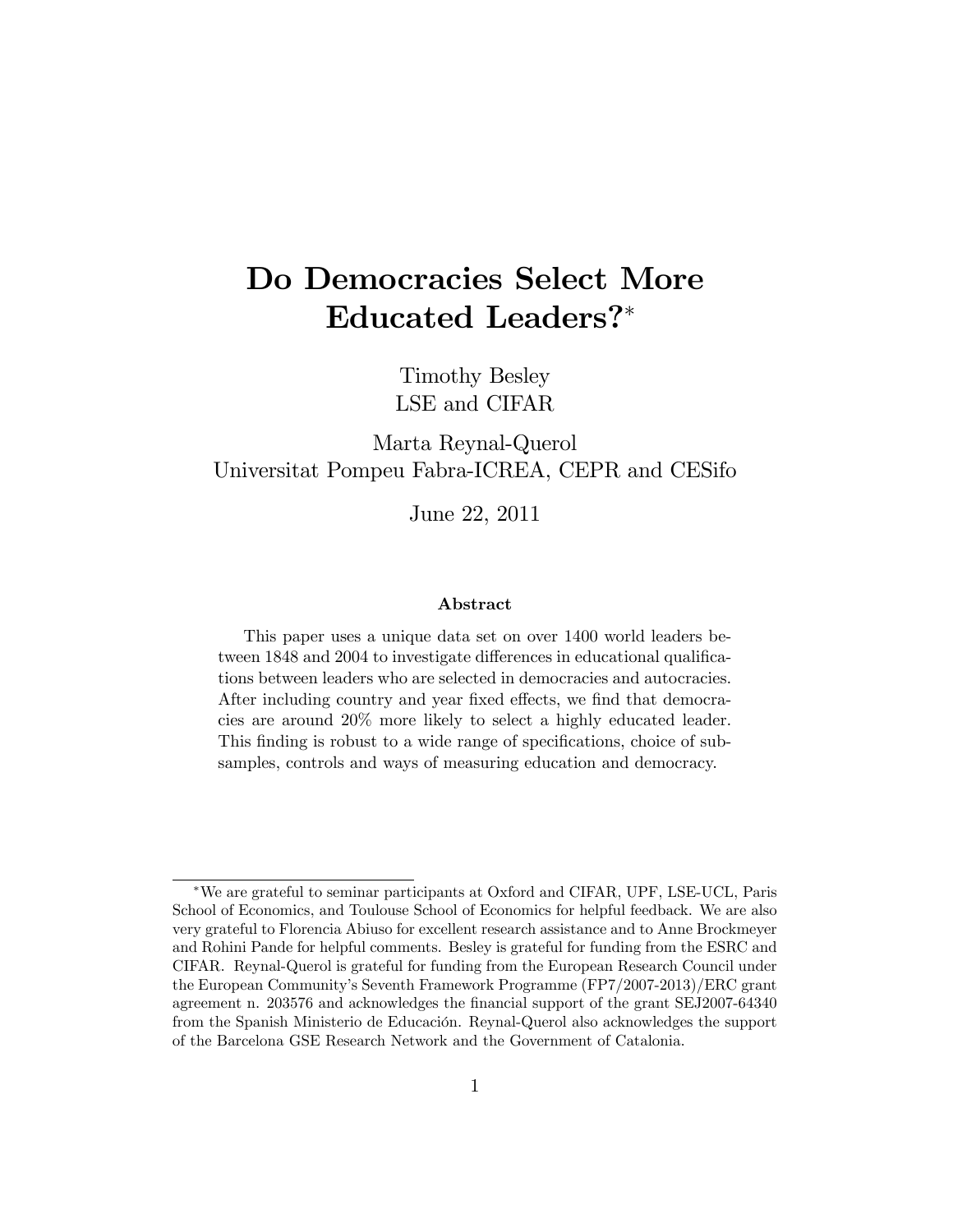# 1 Introduction

This paper takes a novel perspective on the comparison of democratic and autocratic systems by looking at the educational attainment of the leaders who are selected. It investigates this using a unique data set that we have assembled on a core sample of 1468 leaders in 197 countries who held office between 1848 and 2004. The paper's main finding is that democratic systems are around 20% more likely to select a highly educated leader.

Figure 1 previews our core finding by showing the proportion of highly educated leaders (measured by whether the leader has a graduate qualification) in the world, beginning in 1874, differentiated by whether a country is classified as autocratic or democratic according to the Polity IV data  $set<sup>1</sup>$ . This figure shows that the proportion of highly educated leaders is consistently higher in democracies than in autocracies over the entire sample period. We will demonstrate in the paper that this Önding is robust to a wide range of empirical methods, specifications, choice of sub-samples, controls and ways of measuring education and democracy.

The paper contributes to a growing empirical literature on political se $lection - examining how political systems determine the characteristics of$ politicians who are chosen.<sup>2</sup> Education is a particularly interesting aspect of political selection in view of the strong correlation found between educational attainment and earnings which is consistent with education either enhancing skills or signaling ability. Education is also strongly correlated with civic engagement. Education is thus a compelling indicator of a leader's quality.

This paper also adds to the large cross-country empirical literature comparing democracies and autocracies. The focus of that literature has mainly been on whether being a democracy enhances a country's economic performance, particularly growth. Early contributions to the cross-country literature include Przeworski and Limongi (1993) and Barro (1996) who conclude

<sup>&</sup>lt;sup>1</sup>We discuss the definitions of these variables and sources in greater detail below.

<sup>&</sup>lt;sup>2</sup> See, for example, Galasso and Nannici (2009) on Italy and Ferraz and Finan (2009) on Brazil. See Besley (2005) for a discussion of political selection issues in general.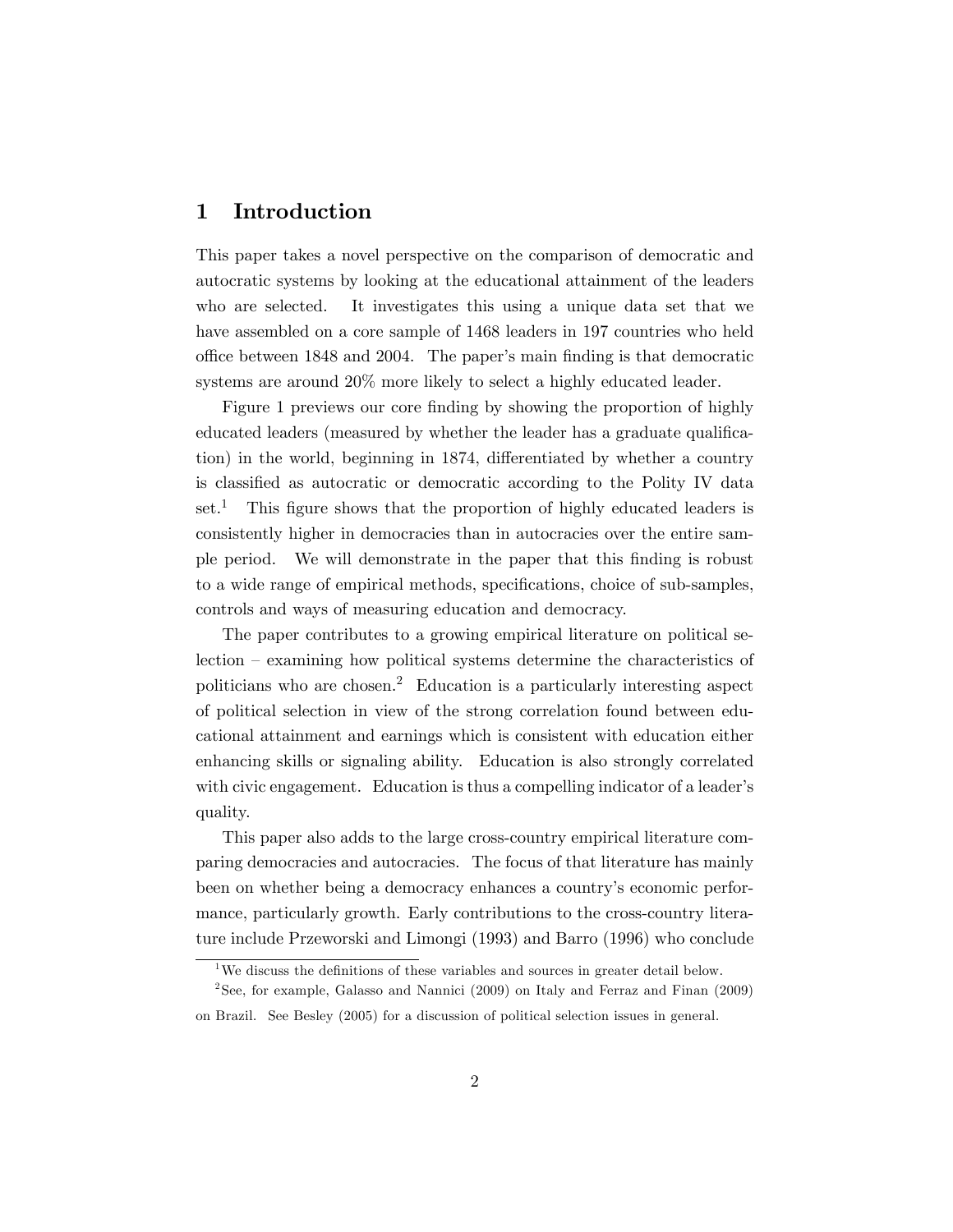that the correlation between democracy and growth is weak and not robust. However, a recent panel data analysis by Papaioannou and Siourounis (2008) based on within-country estimates of permanent transitions, i.e. those where democracy is consolidated, finds that on average democratizations are associated with a 0.5 to 1 percentage point increase in the annual growth rate. This finding is broadly consistent with Persson and Tabellini (2009)'s novel econometric approach which also finds support for the proposition that persistent democracy is associated with an improvement in economic performance. In similar vein, Aghion et al (2008) show that democracy is correlated with improved performance of advanced sectors, i.e. those that are closer to the technological frontier.

Models of the association between democratic transitions and economic performance, such as Acemoglu and Robinson (2006), have generally focused on how democratization affects policy makers' incentives. However, democracy might also affect the characteristics of policy makers who are chosen, as one might expect following the citizen-candidate framework developed by Besley and Coate (1997) and Osborne and Slivinski (1996). In line with this, there is persuasive evidence that political selection matters for policy choice.<sup>3</sup> And this is also consistent with the finding in Jones and Olken  $(2005)$  that having a leader who dies in office is correlated with a country's subsequent economic growth.

Interest in selection issues is not confined to political leadership. Recent accounts of corporate performance similarly place weight on charismatic chief executive officers (CEOs) and the way in which they shape corporate strategies. Indeed, Bertrand and Schoar (2003) argue that the data can be described in terms of CEO "fixed effects" indicative of management styles. A number of papers have observed that random shocks to CEOs affect firm performance consistent with the view that the identity of leaders matter  $$ see, for example, Johnson et al (1985) and Bennedsen et al (2007).

The remainder of the paper is organized as follows. In the next section,

<sup>&</sup>lt;sup>3</sup>See, for example, Chattopadhyay and Duflo (2004) and Pande (2003) for evidence from India where reservation for lower caste groups and women has been used to change the makeup of the political class.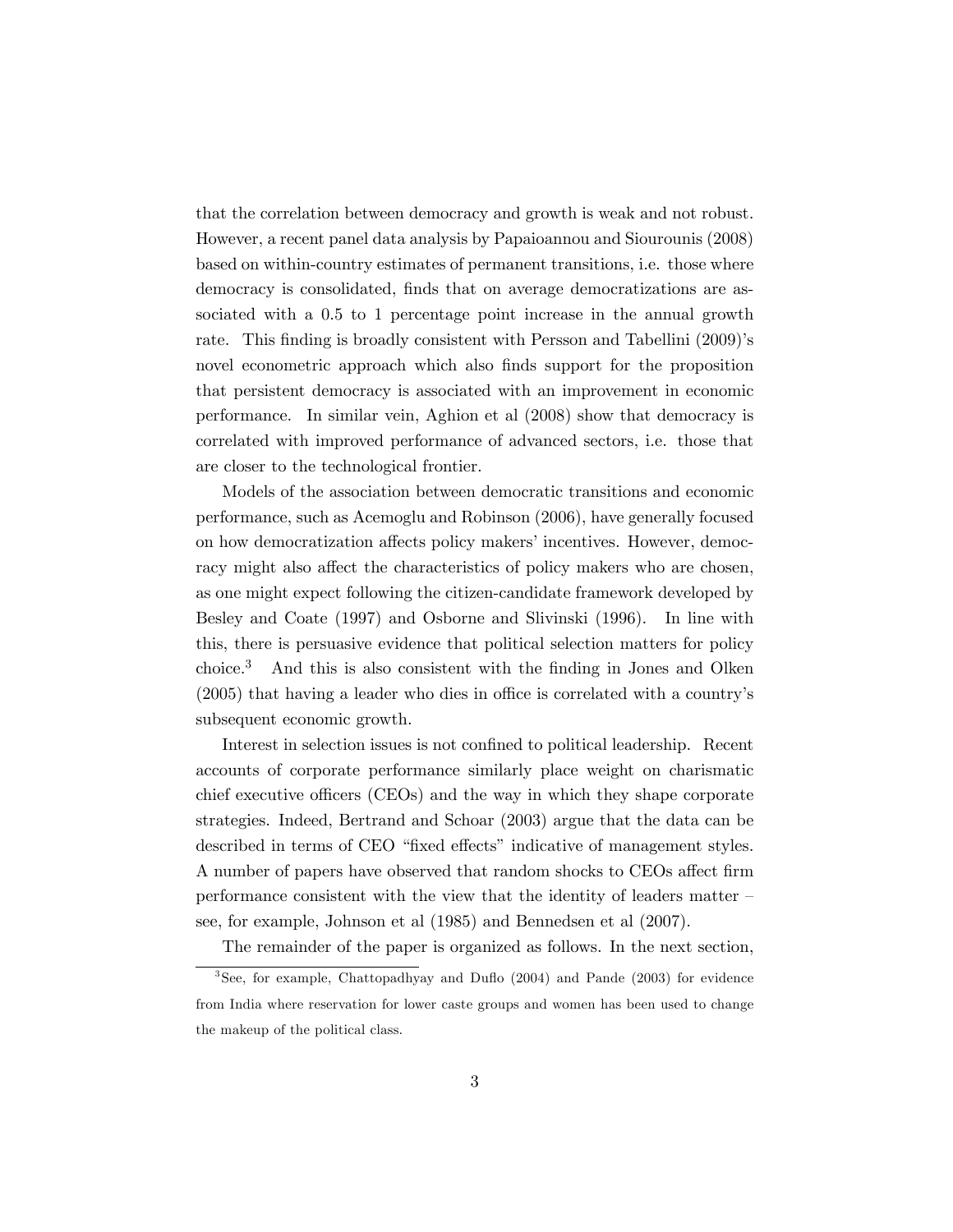we discuss some background theoretical issues to motivate and interpret the empirical analysis. In section three, we introduce the data. Section four presents the core empirical results. Section five looks at the occupational backgrounds of leaders with a focus on the importance of military leaders in autocracies. In section six, we present a range of extended results which assess the robustness and interpretation of the baseline Öndings. Section seven concludes.

# 2 Theoretical Preliminaries

A reasonable starting point for a discussion of political selection is to suppose that citizens of any country prefer to be governed by an honest and competent leader. In the language of political science  $-\text{honesty}$  and competence are valence issues. But measuring these qualities directly is difficult especially as, in practice, they are multi-dimensional concepts rather being captured in a single measurable indicator. However, we will argue that educational attainment is a good candidate as a proxy for this. If the quality of policy makers matters, then a key issue is how political institutions shape the selection process.

Therefore, in what follows, we discuss three background issues which motivate our test linking a countryís political institutions and the educational attainment of its leaders. We begin by discussing why we might expect a leader's educational attainment to be a signal of honesty and/or competence. We then discuss political selection in two parts: (i) the factors that shape the quality of the candidate pool and (ii) determinants of who from among the pool is likely to be successful. In both of these cases, we discuss why a transition to democracy may make a difference.

Does education matter for competence and honesty? Prevailing theoretical models and empirical evidence suggests that the answer to this question is " $\gamma$ es".

On the question of competence, there is a vast literature in economics which demonstrates a robust positive return to education in private market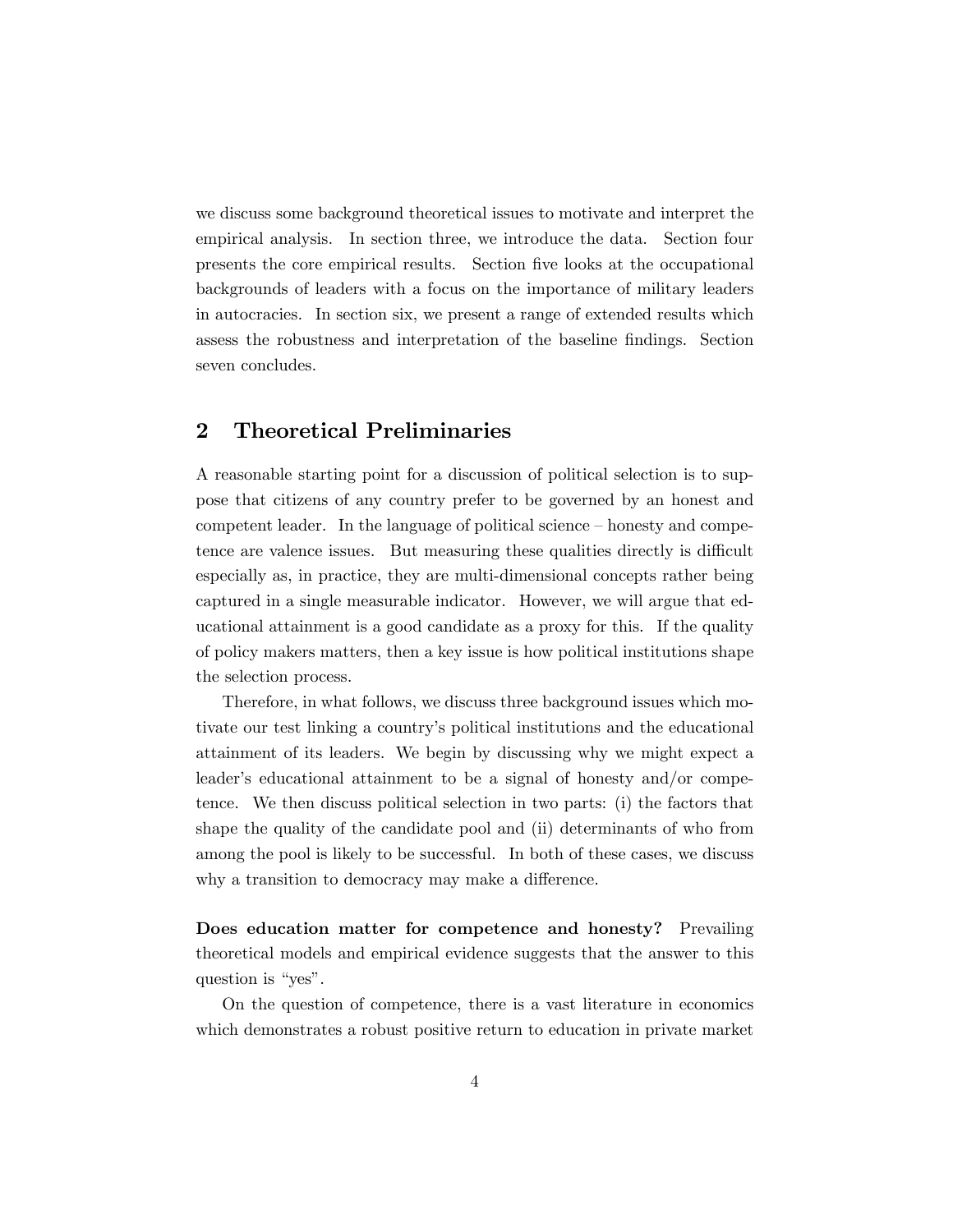settings. $4$  Human capital theory sees this as reflecting how education increases skills, thereby increasing productivity. Skills that are valuable for employment in the private sector may not transfer immediately to performance as a policymaker. But there are certainly cases where we would expect this to be the case. For example, the oratory skills, the ability to master a complex brief quickly as well as the powers of persuasion learned in the study and practice of law provide an obvious explanation of the predominance of lawyers in politics. So skills learned while training as a lawyer seem likely to constitute transferable human capital. The alternative view of education is a signaling theory where individuals become educated in order to demonstrate to prospective employers that they are able. This view would also lead us to expect more educated leaders to be more competent so that education could serve as a signal for competence.

It is also reasonable to posit a link between educational attainment and public-spiritedness. There is empirical evidence that more educated individuals are more civic minded. For example, they contribute more to public causes.<sup>5</sup> A human capital interpretation of this finding would suggest that part of the skill-set learned in education is an appreciation of the needs of others. Moreover, education would have a central role in the production of social capital. Here, we would expect higher educational attainment in a leader to be an indicator of greater civic-mindedness.

The Candidate Pool One way in which political institutions could affect the quality of candidates is through affecting the pool of citizens who are available for public office.

Formal legal restrictions on who can become a leader are generally minimal. But that does not mean that entry is guaranteed to be free and open. Even in a democracy candidates may face significant financial costs of running a campaign and/or may be required to go through a demanding

<sup>4</sup> See Card (1997) for a review.

<sup>&</sup>lt;sup>5</sup>See Dee (2004) and Milligan et al (2008) for interesting studies on the link between education and citizenship.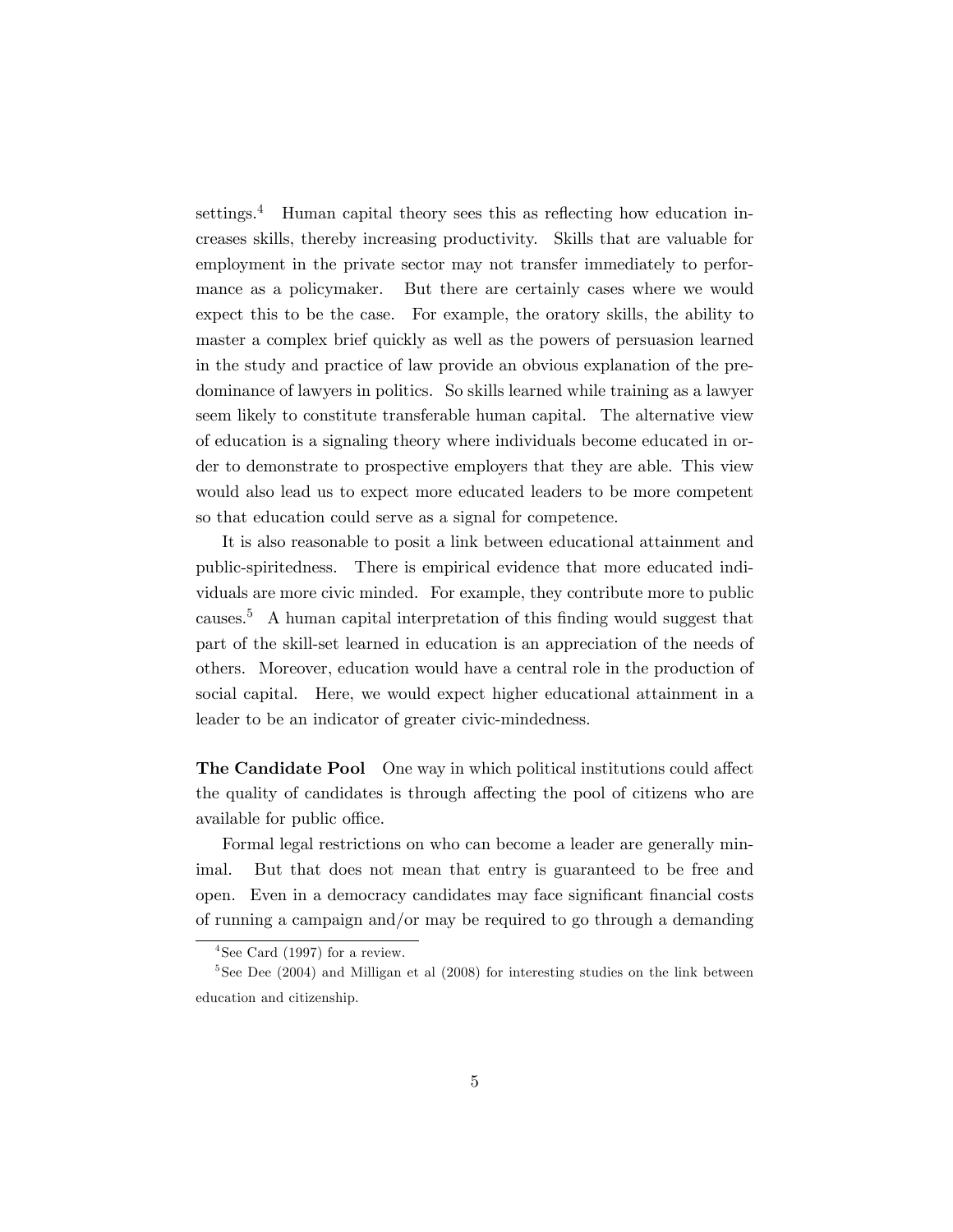nomination process.<sup>6</sup> Political networks often play a filtering role and political parties are frequently at the heart of these. Parties vary significantly in the formal and informal procedures that they use to regulate candidate entry.

In autocracies, access to the candidate pool is often closed. For example, monarchies usually require some form of link by marriage or bloodline to be in the pool. And leaders in military juntas or one-party states rarely specify in any formal sense who is in the pool. Running for leadership positions is generally kept away from the public eye for fear that any contest could look like a sign of weakness or fragmentation. Overall, entry barriers to the candidate pool seem to be higher in non-democratic settings.

Another key issue affecting candidate entry concerns the rewards available in office or elsewhere. Higher outside rewards in alternative occupations will generally deter entry in any political system. And returns to talent tend to be higher in market-based economies. Moreover, since market development is greater in countries that are democratic, we might expect this to make it more difficult, on average, to attract the most competent people into the candidate pool in democracies.

Office rewards may matter too. In some countries, mainly autocracies, being a leader is dangerous with a constant threat of assassination. This may act as a deterrent to good candidates. Illicit rewards from corruption may also play a role in attracting dishonest leaders. Since checks and balances are stronger in democracies, this motive is likely to play less of a role in this case.

To summarize: there are a number of factors that shape the candidate pool and these are likely to be systematically related to the structure of political institutions. Democracies should, on the whole, have a wider pool of candidates to choose from.

<sup>&</sup>lt;sup>6</sup>In the case of democratic policy-making, the citizen-candidate approach of Osborne and Slivinski (2006) and Besley and Coate (1997) assume a small cost of becoming a candidate which can be interpreted in this way.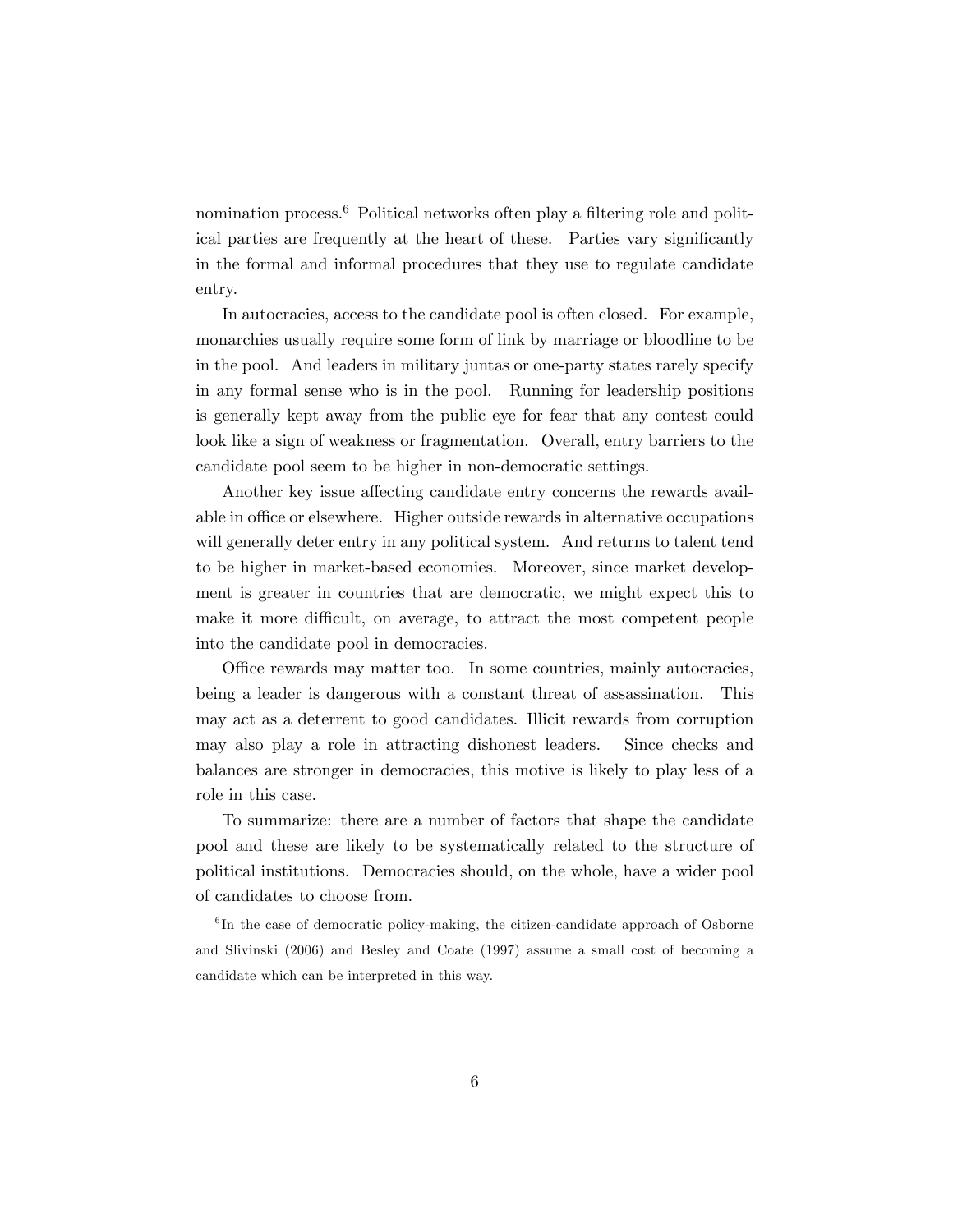Being Selected The second important facet of political selection concerns who is picked from among the available pool of candidates.

In a democracy, this is achieved by holding an election, either directly as in a presidential system or indirectly as in a parliamentary democracy. Whether this selections occurs on the basis of competence or honesty is moot. For example, ideological predispositions among voters could prevent them from voting on the basis of honesty or competence. Campaigning could also affect the outcome. And it is not even clear that the leader is who matters in a party based system  $\sim$  voters may prefer to look at the senior leadership team rather than just the leader and the best leader does not always have the best team.

In a non-democratic setting, it is even less clear cut that the most honest or competent candidate will be chosen from among the pool of available leaders. Leaders may be prized more for their loyalty, ability to engage in strategic manipulation or their commitment to a specific ideology. In military dictatorships, selection may be based on military standing rather than policy competence. And in monarchies, selection is based mostly on birthright making leadership qualities even less relevant.

Information provision may also affect selection. Media freedom is generally much greater in democracies which means that potential leaders are subject to greater scrutiny. This will favor the selection of leaders with more "popular appeal" which does not always correspond to policy-making competence or honesty.

Pulling this discussion together, there are good theoretical grounds for thinking that democracies will tend to promote honesty and competence among leaders. And to the extent that this is captured in educational attainment, we should expect to observe a positive correlation between the educational attainment of leaders and democracy. However, there are sufficient caveats to make us wary of arguing that the link between education of leaders and democracy is clear cut in theory. This motivates the need for an empirical investigation.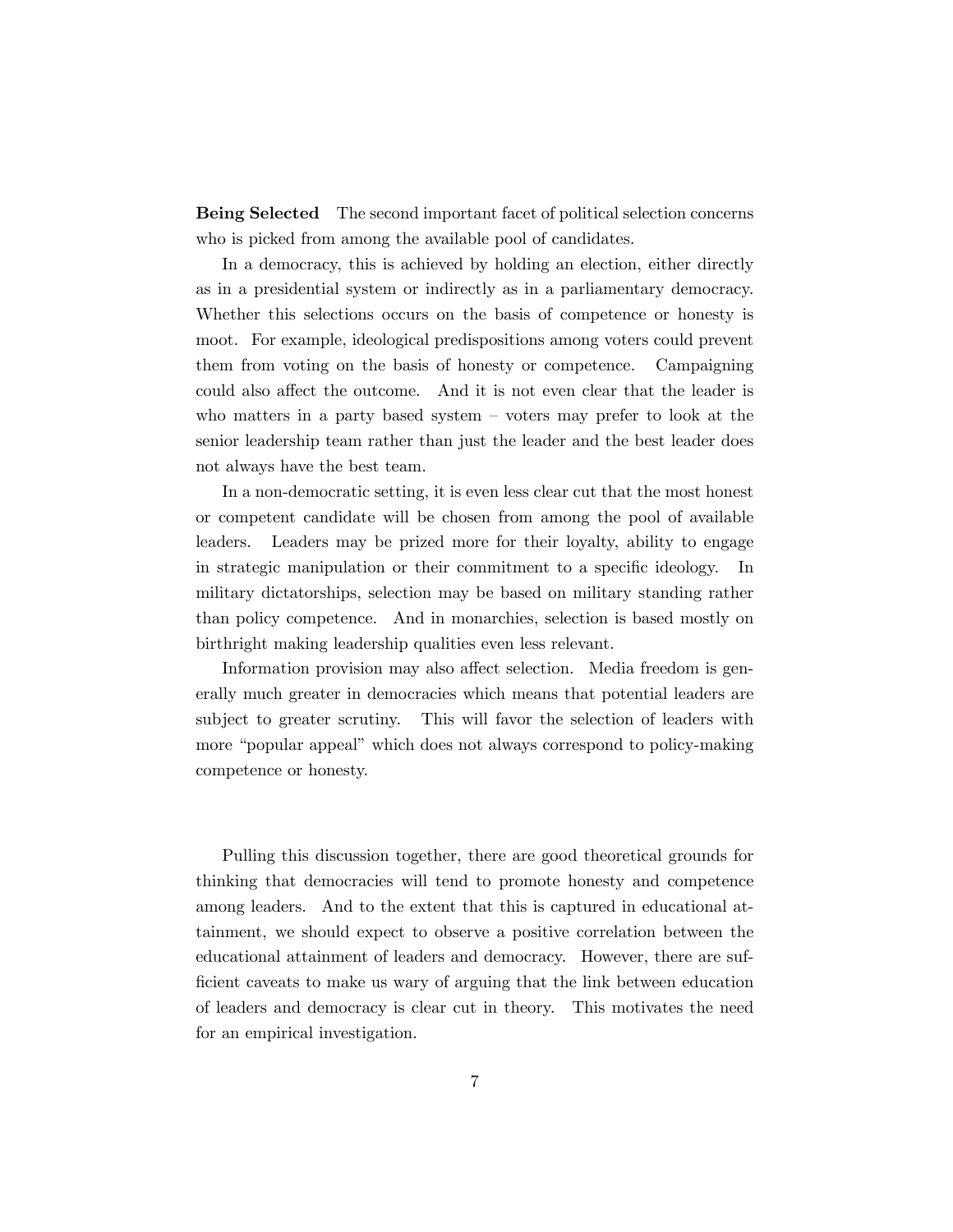## 3 Data

To identify the political leader in each country and year, we use the Archigos data which we supplement using Ludwig (2002) and our own supplementary data collection.<sup>7</sup> In most cases, identifying the leader in a country in a given year is clear and uncontroversial. Two simple rules are generally followed: (i) in Parliamentary regimes, the Prime Minister is coded as the leader while in Presidential systems, it is the President; (ii) in communist states the Chairman of the Party is coded as the effective leader. We obtain a sample of around 2000 leaders. But our desire to include controls in the regressions below and concerns about the quality of some of the information mean that the sample that we use in the core regressions has just over 1100 observations. The data Appendix details precisely how the sample that we use is put together.

We have constructed a new data set on the educational attainment of each leader. In doing so, we follow the eight-way classification of a leader's highest educational attainment suggested in Ludwig (2002). The bottom category is illiterate with no formal education and there are only 2 leaders in our core data set in this category. The next category classifies a leader as literate but with no formal education; we have 40 leaders in that group. Category 3 is for leaders who have grade /elementary /primary school education or were taught by personal tutors with 200 leaders represented. Next is category 4 which stands for leaders with high /finishing /secondary education or trade school and contains 129 observations. Special training (beyond high school), such as mechanical, nursing, art, music or military school is category 5 which contains 44 leaders. College educated leaders comprise category 6 which contains 646 leaders. Category 7 is for leaders who have qualifications from a graduate or professional school (e.g. master's

 $7$ Archigos is a data base on political leaders and transitions compiled by Giacomo Chiozza, Jinhee Choung, Hein Goemans and Kristian Skrede Gleditsch; see Goemans et al (2006) and Goemans et al (2009). It is available at www.prio.no. We are Arnold Ludwig and Gregory Gunthner for generously agreeing to make the data in Ludwig (2002) available to us.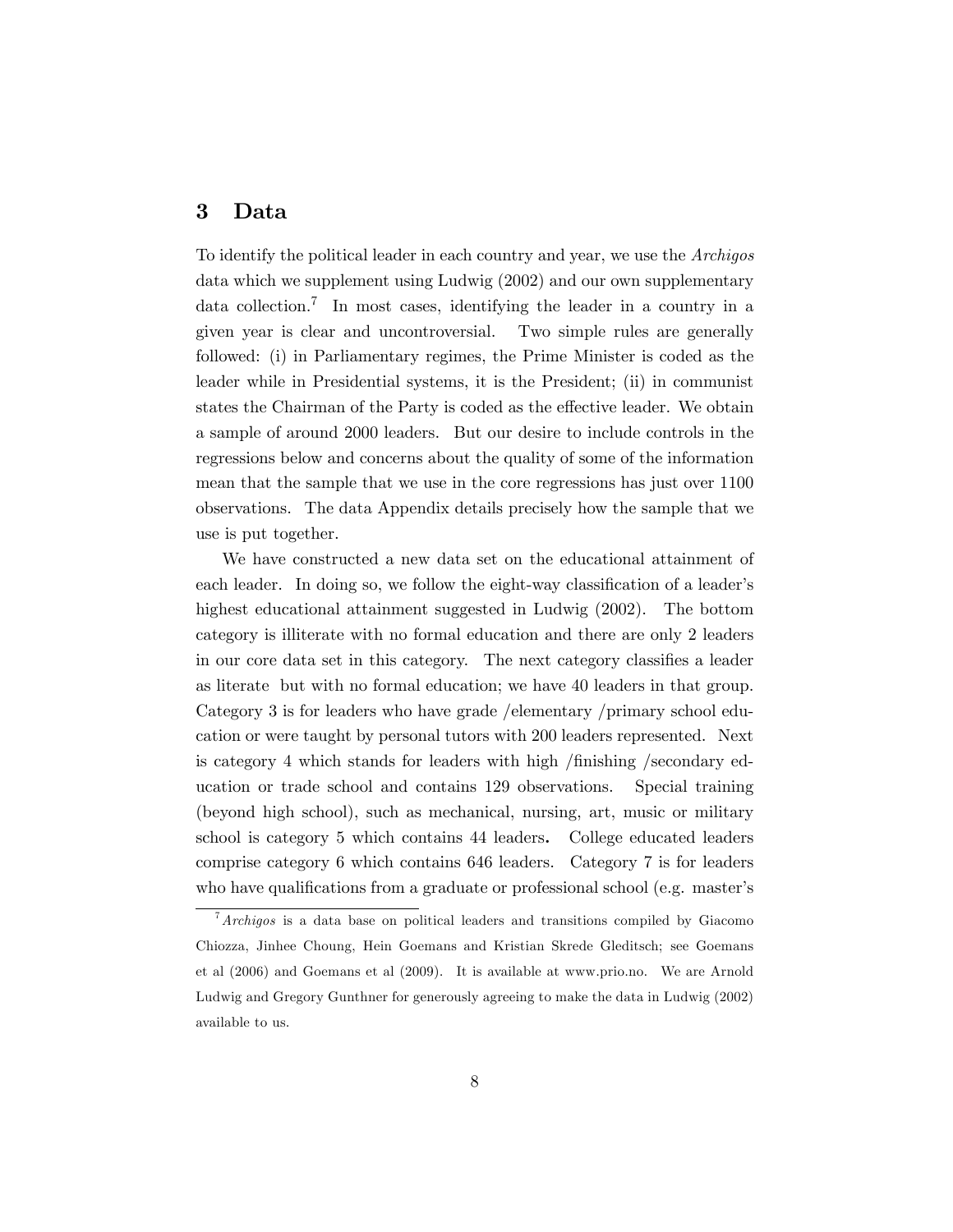degree ) of which there are 278 leaders. Finally, category 8 is for leaders with doctorates (e.g. a PhD) of which there are  $129.8$ 

Our core educational attainment variable that we use throughout is a dummy variable which is equal to one if the leader is in either category 7 or  $8$ , i.e. has at least a post-graduate qualification. We will refer to this variable as "Graduate Education". We will test the robustness of the core results to instead using a variable which we call "College Education" which is a dummy that is equal to one if the leader is any of categories 6,7 and 8 above. For country level educational attainment, we will use the Barro and Lee (2010) data set and, for a longer time period, the recently collected of Morrisson and Murtin (2010).

Our core measure of democracy is from the Polity IV data base.<sup>9</sup> These data measures democracy on three core dimensions: how competitive and open the recruitment of chief executives is; the extent to which the chief executive is constrained institutionally; and how competitive and regulated political participation is. The main summary variable, called POLITY2 in the data, ranges from minus 10 to plus 10. Following a long line of research by economists, for example Persson and Tabellini (2008), our main variable classifies a country as democratic if the variable POLITY2 is positive. We will, however, explore whether our results are robust to considering alternative ways of classifying countries as democratic or autocratic by using other cutoff levels of the POLITY2 variable and the Boix and Rosato (2001) classification of democracy.

<sup>&</sup>lt;sup>8</sup>These numbers are for the highest quality data which we use in our baseline sample. We have a larger sample about which we are less confident where the distribution of leaders is as follows: illiterate  $-3$  leaders; literate (no formal education)  $-58$  leaders; grade /elementary /primary school or tutors  $-228$  leaders; high /finishing /secondary /trade school  $-143$  leaders; special training (beyond high school 48 leaders; college  $-703$ leaders; graduate or professional school 341 leaders; doctorate 148 leaders.

<sup>&</sup>lt;sup>9</sup> See Marshall and Jaggers (2005).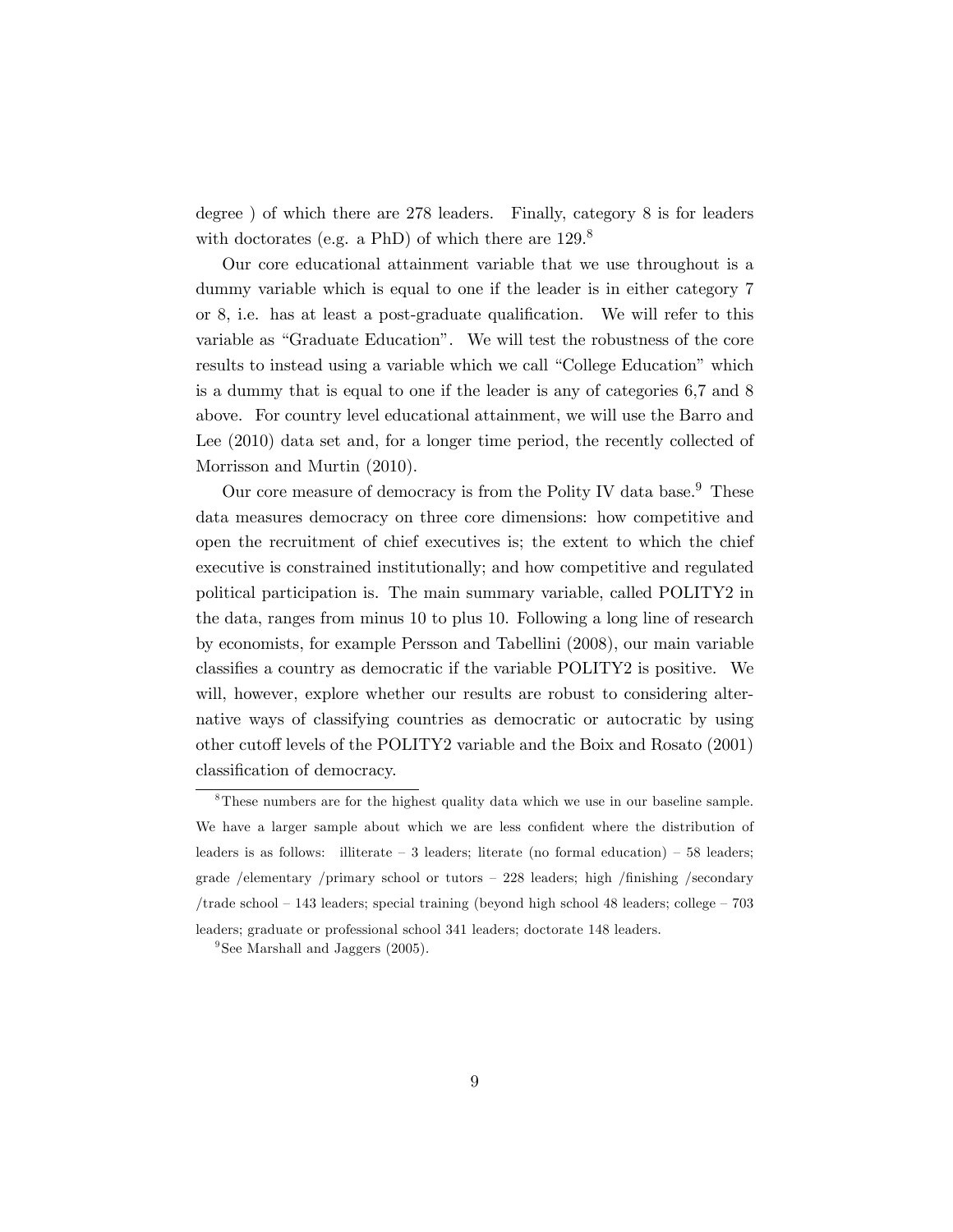## 4 Core Results

Our core empirical specification is a linear probability model. We will focus primarily on determinants of within-country variation over time of the educational attainment of leader  $\ell$  first selected to serve in country c at date t: The estimated equation is then:

$$
e_{\ell ct} = \mu_c + \mu_t + \theta d_{ct} + \gamma x_{ct} + \eta_{\ell ct}
$$
\n<sup>(1)</sup>

where  $e_{\ell ct}$  is a measure of the educational attainment of leader  $\ell$  in country c at date t,  $\mu_c$  is a country fixed effect,  $\mu_t$  is a year dummy and  $x_{ct}$  are other controls. We cluster the standard errors by country to allow for arbitrary within country correlations in the errors.

Our main coefficient of interest is  $\theta$  which can be read in the linear probability framework as the effect of the country being classified as democratic on the probability of selecting an educated leader. By including country and year dummy variables in all specifications, we control for fixed country characteristics such as history and culture which might affect leadership selection and global macro-trends such as rising levels of educational attainment.

In this baseline specification, we enter the democracy variable in the year in which the leader is first selected to hold office. This is important since our hypothesis that political selection is at work implies that institutions in place at the time of selection are the determinant of the type of leader who takes office.

Given the length of the time series and varied set of countries, the only time-varying regressor which we are able to control for without sacrificing too many observations is per capita income from Maddison (2003). Controlling for income is, however, important since it could reflect opportunities for leaders outside of government. For a more limited sample of countries/time periods that we discuss below, we can also include measures of general educational attainment in a country. Given the lack of time varying regressors available to us, we check whether our results are robust to including countryspecific time trends. These will pick up a variety of economic changes within countries.

The core results are in Table 1.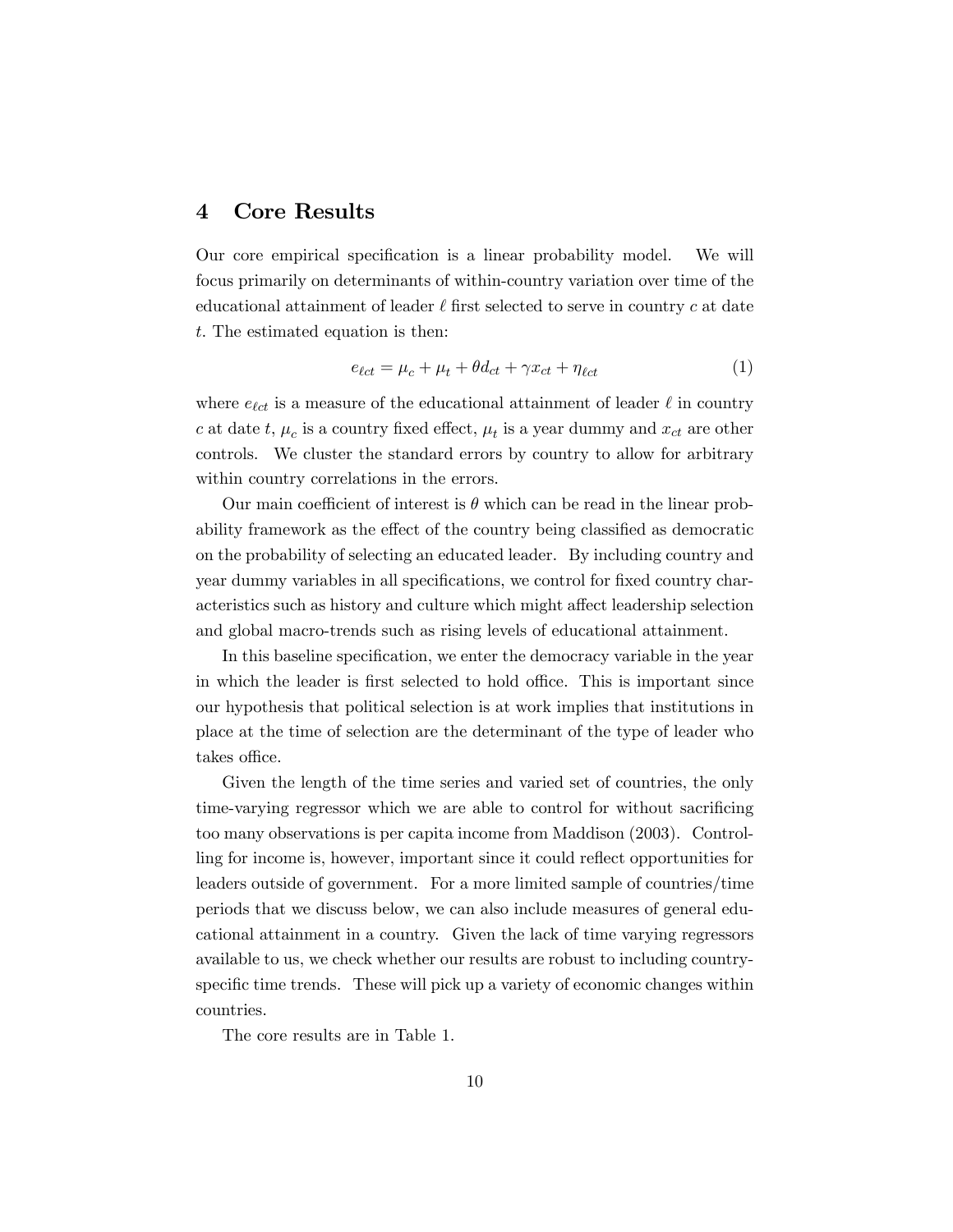In column (1), we look at the relationship between having a leader with a graduate qualification and democracy, controlling only for income per capita, country and year fixed effects. There is a positive and significant correlation between democracy at the time of selection and having a highly educated leader with a democracy being 22% more likely to have an educated leader than an autocracy. The correlation between having a leader with a graduate degree and GDP per capita is not significant.<sup>10</sup> Column (2) shows that this result is robust to including country specific time trends. In column  $(3)$ , we estimate a estimate a conditional logit model to recognize the discrete nature of the left hand side variable. The core finding of column  $(1)$  remains.

The literature on the prerequisites for democracy beginning with Lipset (1959) has emphasized the importance of education for the sustainability of democracy. And these ideas have been further developed in Glaeser et al (2007). Such discussions motivate why it is important to control for the educational attainment of the population as a whole. The main constraint on doing so lies in data availability.

We use data from Morrisson and Murtin (2010) which gives countrylevel educational attainment in 78 countries for the period 1870 to 2010. The measure that we use is the average years of education of the population aged over  $15^{11}$  Column (4) includes this variable in our core regression. There is a significant reduction in the sample size due to data availability – from 1146 to 956. However, the correlation between democracy and whether a leader has a graduate degree is essentially identical to that found in column  $(1)$ . The coefficient on the educational level of a country is not significantly different from zero in this regression. Column  $(5)$  includes country-specific time trends alongside country-level educational attainment. Column (6) reports the results from running a conditional logit. In all

 $10$ A positive and significant correlation between a leader's educational level and income per capita appears if country fixed effect are removed. This is not suprising given the importance of cross-sectional variation in the data and the rather permanent differences in income per capita between countries.

 $11$ <sup>11</sup> The raw data provide information for every decade and we use linear interpolation in order to have annual data.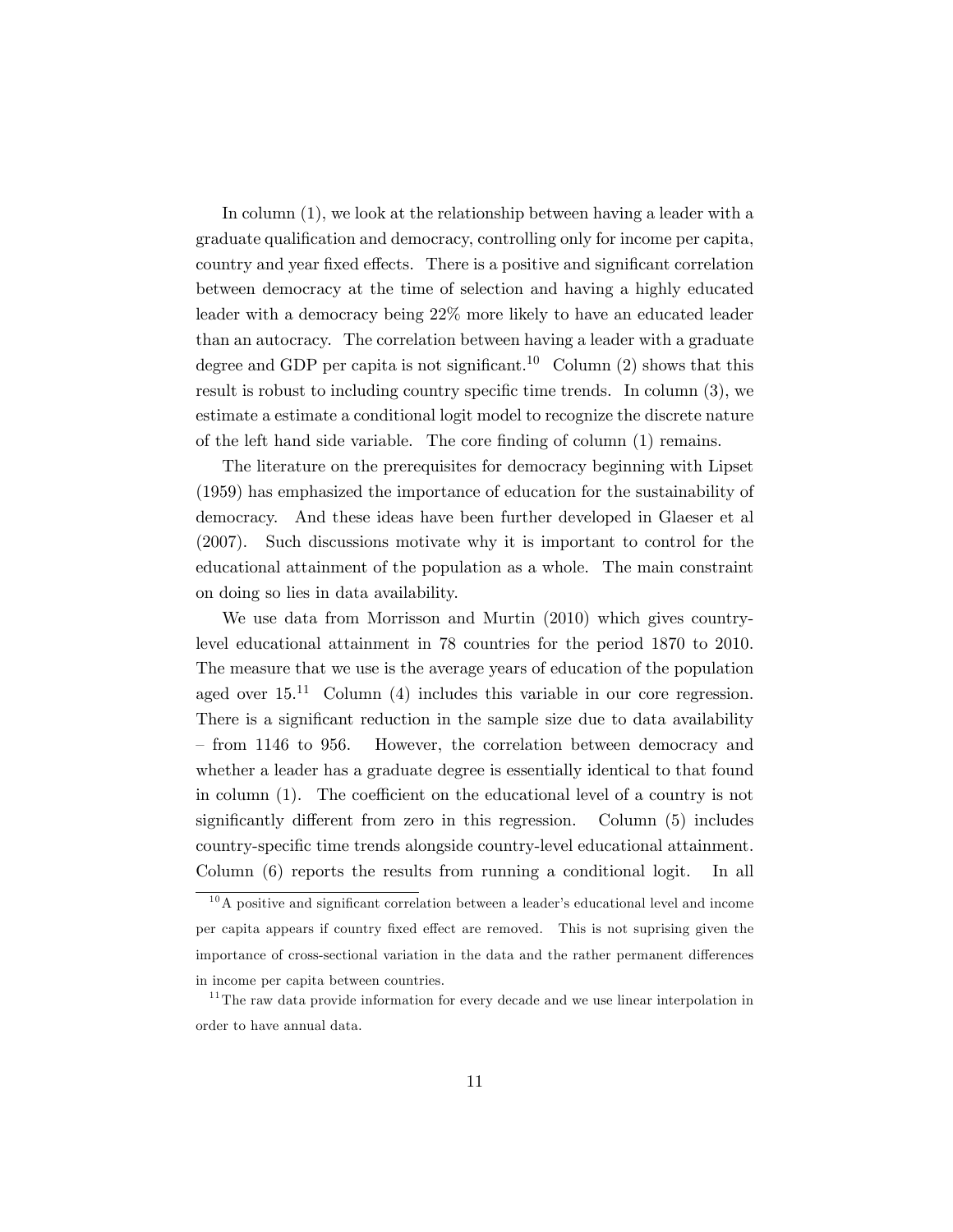cases, the core finding linking democracy and having a highly educated leader remains present.

Having data on education at the country level allows us to look at the link between democracy and leader's education in a slightly different way by focusing on the difference between the leader's education attainment and that of the population as a whole. Thus, our left hand side variable will now be the years of education of the leader *minus* the average years of education of the population in that year.<sup>12</sup> Column (7) of Table 1 shows that the educational distance of the leader from the population is on average 1.5 years larger in democracies than in autocracies. Column (8) repeats this regression with country specific time trends also included.

Columns  $(9)$  and  $(10)$  repeat the specifications in columns  $(4)$  and  $(7)$ controlling for country-level educational attainment using the Barro-Lee education variables and the Penn World tables data to control for income per capita. This increases the sample of countries for which education data is available and improves the reliability of the income data. However, a price is paid in terms of having a more restricted sample period which is now only after 1960. The similarity of the results with what we found with Morrison and Murtin  $(2009)$  data is striking. Moreover, the core column  $(1)$  finding is robust. All-in-all, this makes us confident that omitting country-level education data is not a significant issue. $^{13}$ 

 $13$ The results are also robust to including measures of the distribution of educational

 $12$ To construct this, we need to impute a number of years of education to correspond to the eight categories of educational attainment in our data on leaders. We do so following the conventions of Morrisson and Murtin (2010). They consider six years of schooling as primary school completed; six more years of schooling as secondary school completed; and 4 more years of schooling as higher education completed. On this basis, we compute the years of education of our leaders as follows: illiterate( no formal education)  $-0$  years; literate (no formal education)  $-2$  years; grade/elementary/primary school or tutors  $-$ 6 years; high/finishing/secondary/trade school  $-12$  years (+6); special training (beyond high school), such as mechanical, nursing, art, music or military school  $-16$  (+4) years; college  $-16$  (+4) years ; graduate or professional school (e.g. master's degree )  $-18$  years  $(+2)$ ; doctorate (e.g. PhD) – 20 years  $(+2)$ .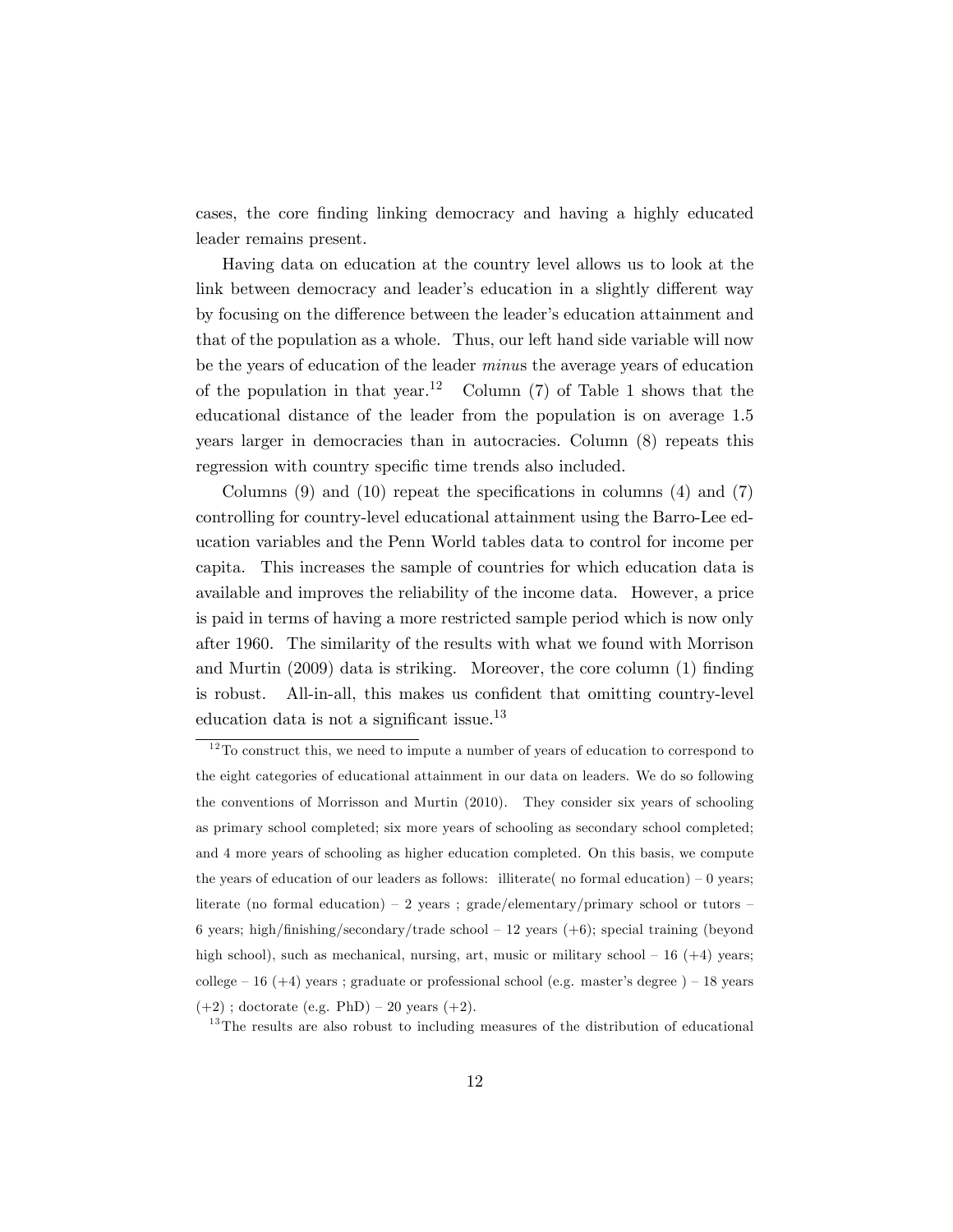Taken together, these results paint a consistent picture suggesting that democracies indeed feature more educated leaders. Moreover, our core results are robust to controlling directly for the educational attainment in the population as a whole and the method of estimation.

# 5 Occupational Selection

In this section, we explore how our core finding is related to the previous occupation of leaders. We explore, for example, whether selecting a more educated leader is just a proxy for selecting leaders from specific occupational groups. We will also relate our results to two often-made observations about political leadership: the prevalence of lawyers in democracies and military professionals in autocracies.

This exercise is based on data that we have collected on the occupational background of leaders in our sample. We have collected this information for 1809 leaders using the same sources we use for the education variables.<sup>14</sup> We classify leaders into the following broad categories: royalty, civil servant, professor, scientist, military professional, and businessman. It is of course debatable whether being a member of the royalty is really an occupation but, given their prevalence in the data, we need to assign such people to a group and they rarely appeared to have had other careers. We have a category "other" as the residual group.

Figure 2 shows how the occupational structure of leaders has changed over time. There is a striking, but unsurprising, decline in the importance of royalty over time. Alongside this, there is a concomitant rise in professions such as lawyers, professors and scientists. Given that entry to such groups often requires education, this Önding is, at the level of casual empiricism, consistent with our core finding.

Figure 2 also illustrates that leaders with previous careers in the military

attainment in the population from the two country-level education data sets that we have used.

 $14$ Ludwig (2002) also provides such information but only for 1166 leaders in our sample. Our variable and his agree in all but a very small fraction of cases.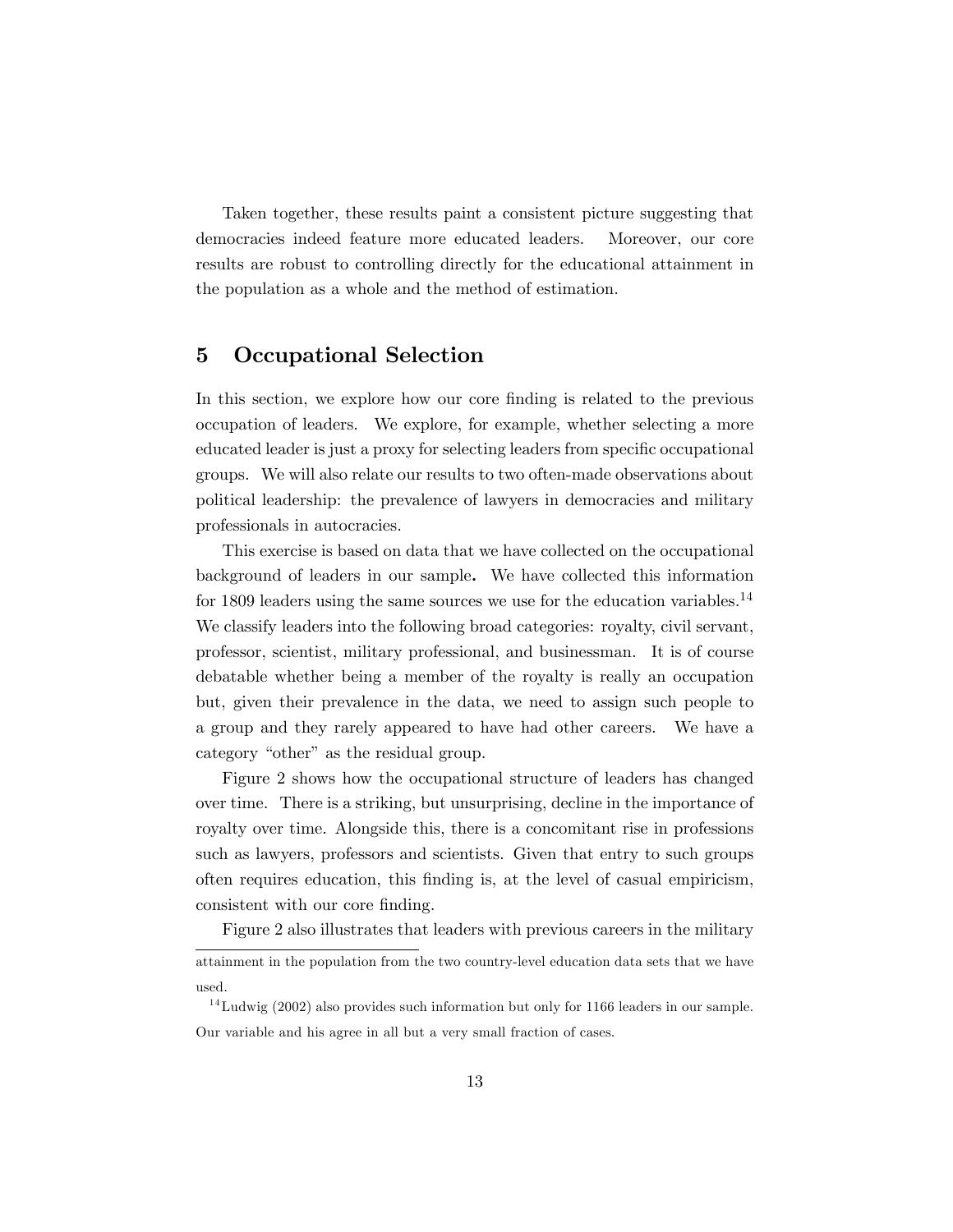are an important phenomenon in our data, reflecting the fact that many dictatorships are organized by the military. This raises the question of whether our results are driven by this group since 36% of non-military leaders have a graduate level qualification compared to just  $4\%$  of military leaders.<sup>15</sup> We will explore this issue below.

We will begin by examining the correlation between being a selected in a democracy and the leader's occupation. We then check whether the correlation between education and democracy holds if we control directly for the leader's prior occupation.

The first three columns of Table 2 show that there is a strong correlation between a leaderís previous occupation and whether or not a country is democratic at the time of their selection. In column (1) of Table 2, the left hand side variable is a dummy indicating whether the leader was a lawyer. The column shows that, after controlling for country and year dummies, a democracy is  $11\%$  more likely to select a lawyer as its leader.<sup>16</sup> In column (2) our left hand side variable is dummy indicating whether a leader is a either a professor or a scientist. Here, we find that a leader selected in a democracy is 7% more likely to be in this occupational category. These findings are consistent with our baseline finding that democracies select more educated leaders.

Column (3) shows that a leader who has had a career as a military professional prior to becoming leader is 35% less likely to be selected in a democracy compared to an autocracy. Again this result makes sense given our core Önding above; 39% of leaders who are selected in autocracies have had careers in the military compared to only 9% of those in democracies.

Our results could thus be interpreted not as evidence for the selection of leaders based on education, but for how political networks change with democratization and bring people from different occupations into power. One way to look at whether this is the case is repeat the analysis of Table 1 while

 $15$ That said, it is instructive to observe that 8% of military leaders in democracies have a graduate degree compared to only 2% of military leaders in autocracies.

 $16$ On average 30% of democratic leaders are lawyers compared to 15% of autocratic leaders.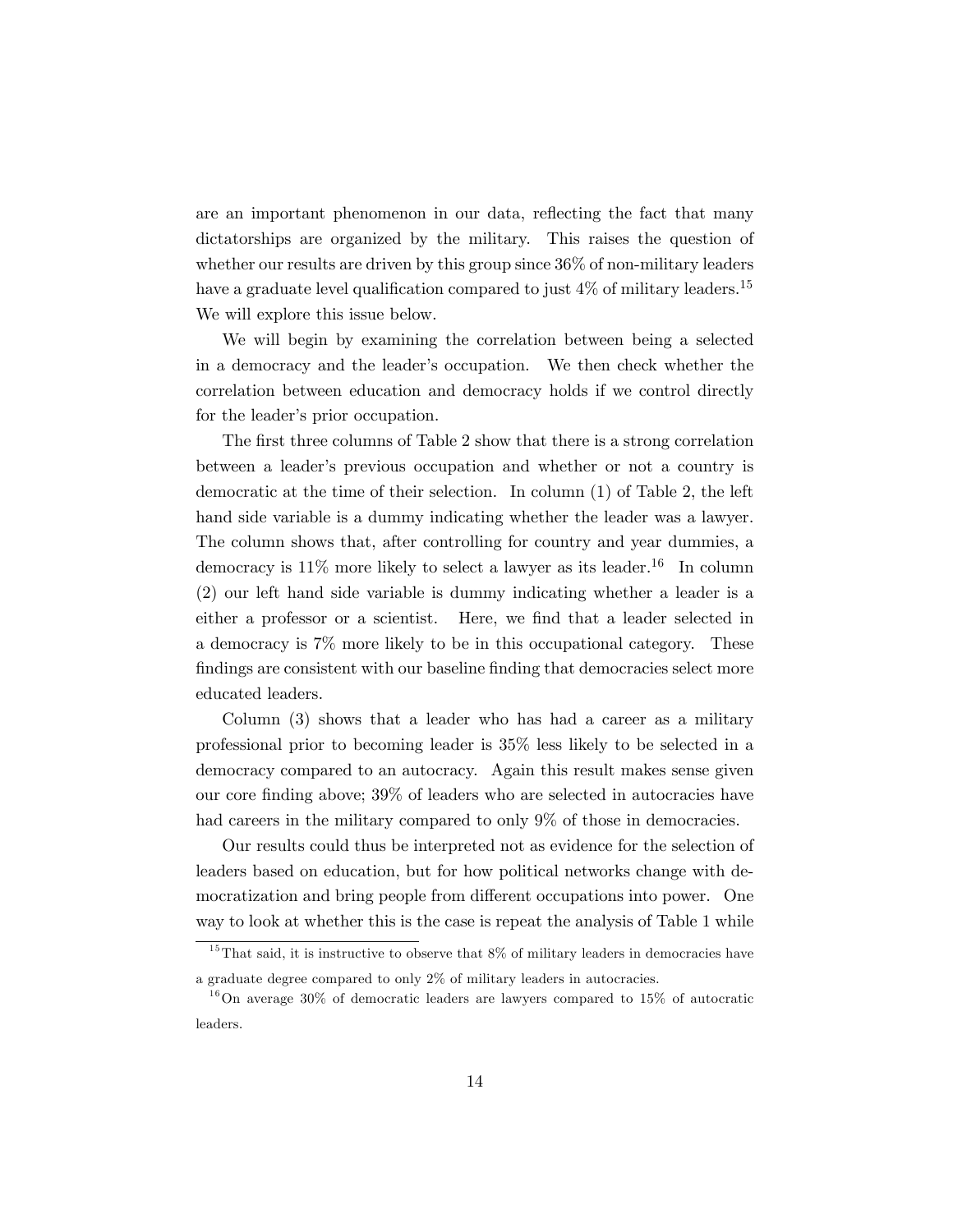controlling for occupation. This is not entirely convincing as occupation is endogenous. But it is still interesting to know whether education matters "independently" of occupational background. In column (4) of Table 2, the left hand side variable is whether a leader has a graduate education and on the right hand side, we include dummy variables for three core occupational categories as controls.<sup>17</sup> We find that leaders who have been military professionals are 26% less likely to have a graduate degree while lawyers are 11% more likely. Perhaps a little more surprisingly, professors and scientists are only  $8\%$  more likely to have a graduate degree and the coefficient on this occupational dummy is only weakly significant.

In column  $(5)$  we repeat the core specification of Table 1 while including occupational dummies. The size and significance of the coefficients on the occupational dummies are essentially identical to those in column (4). But being a democracy remains independently important and is associated with a 12% higher probability of having a graduate degree. So democracy seems to select leaders on the basis of their education over and above the information contained in their prior occupation.

Finally, in column (6) we include an interaction term between the dummy denoting whether a country is classified as a democracy and whether the leader's prior career was as a military professional. The coefficient on this interaction term will tell us whether military leaders selected in autocracies and democracies are significantly different from each other in terms of their educational attainment. This column shows that a leader in a democracy is around 14% more likely to have a graduate degree while a military professional is  $20\%$  less likely. But there is no significant difference between autocracies and democracies in terms of the types of military professionals that they select. This suggests that the reason why military autocracies select less educated leaders is due to selecting from a less educated pool rather than the way they choose leaders within the pool of available candidates.

The bottom line from this section is that occupational selection does

 $17$  In collecting our data, we took care to investigate and respect the nature of qualifications by country for becoming a lawyer. In some countries, such as the U.S. all lawyers have been to law school to obtain a masters. However, this is not the case elsewhere.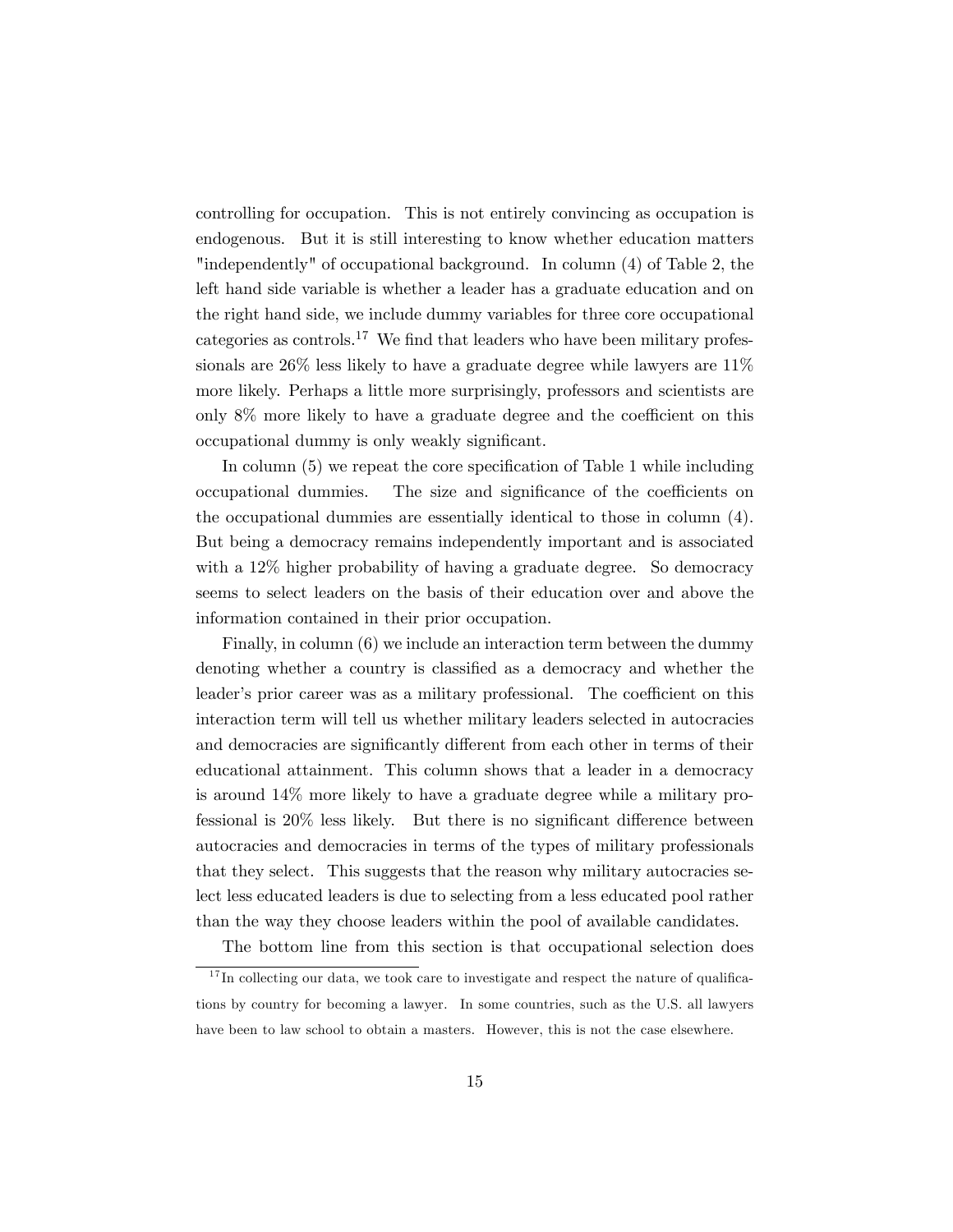seem to be an important issue in the way that democracies and autocracies select leaders. However, selecting more educated leaders in a democracy remains a feature of the data even when prior occupation is controlled for.

#### 6 Robustness

We now assess the robustness of the core finding in a variety of ways. We will also address some issues surrounding the interpretation of the core empirical result.

#### 6.1 Measuring education

Table 3 considers three alternative ways of measuring a leader's educational attainment. The Örst column in Table 3 considers having a college rather than a graduate education as the outcome variable. As the result in column (1) shows, the core Önding linking democracy and a leaderís educational attainment is robust. That said, the size of the effect is smaller than for a  $\alpha$  graduate degree – the probability of being college educated in a democracy is only 12% higher than in an autocracy.<sup>18</sup>

In column (2) of Table 3, we measure educational attainment as an indicator variable running from 1-8 where each number corresponds to the eight educational achievement categories for leaders that we have collected. The result shows that there is still a positive and significant correlation with being selected in a democracy worth about 0.6 on this education scale.

Column (3) picks up on a theme from Spilimbergo (2009) who shows that students who study abroad in democracies appear to promote democracy in their countries of origin. Perhaps one feature of democracies is also, therefore, that their leaders are more likely to have received a foreign education. The result in column (3) of Table 3, where the dependent variable is a dummy variable indicating whether the leader has studied abroad, shows

<sup>&</sup>lt;sup>18</sup> All of the results in Table 1 are robust to using college education rather than graduate education as the dependent variable.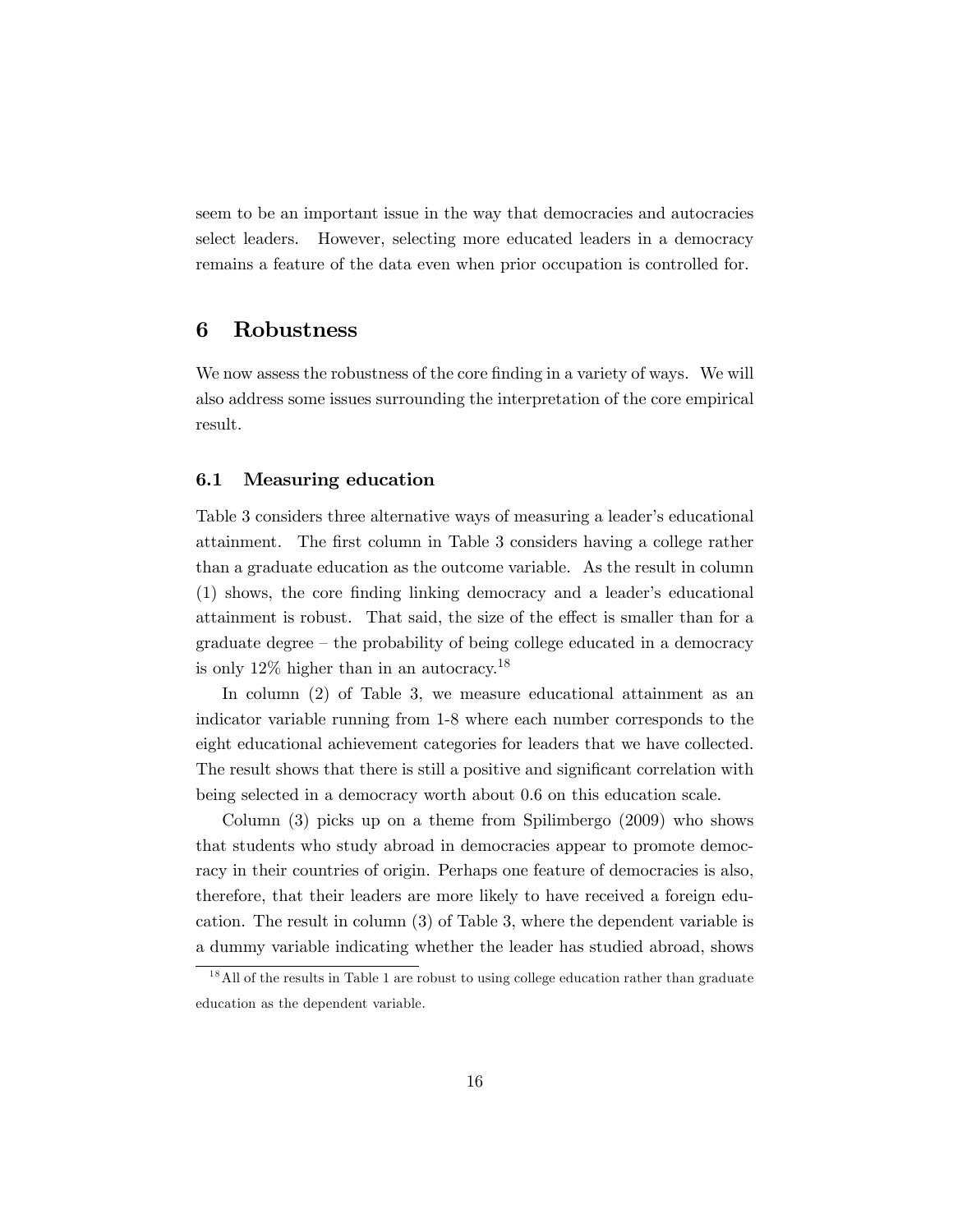that this is indeed the case. A leader selected in a democracy is 12% more likely to have studied outside the country. <sup>19</sup>

#### 6.2 Measuring Democracy

Table 4 looks at the effect of varying our measure of democracy. In column (1), we disaggregate the democracy variable into a series of dummy variables corresponding to the POLITY2 measure lying in different numerical ranges with the omitted category being a democracy score lying between minus 10 and minus 6. The regression reported in column (1) shows that the core result is essentially being driven by a country having a positive democracy score at the time that it selects its leader. This effectively justifies the approach that we have taken where a single dummy variable for a positive POLITY2 score was used.

Column (2) adds the average experience of democracy since the country entered the sample (lagged by five years) as a regressor. One possibility is that political selection is a reflection of an emerging democratic culture rather than the institutions at the time of leadership selection. The fact that this new regressor is not significant goes against the idea that some of kind of emerging democratic tradition is driving the results. Column (2) also controls for longer-term economic trends by including the average GDP level of the past five years instead of contemporaneous GDP in case high-frequency changes in GDP contain very little signal about economic prospects. This variable is also not significant.

The PolityIV data are not without its critics. Hence, we also check the robustness of our results to using a different data set to measure democracy. This was originally due to Przeworski et al. (2000) but the version that we use was updated by Boix and Rosato (2001). The data code a country as democratic if their elections are free and competitive, the executive is

 $19$ As a further robustness check, we responded to the potential criticism that we may have mismeasured the educational attainment of lawyers given the different systems in which they are trained. Our results are robust to excluding the sample of 277 leaders who are classified as professional lawyers.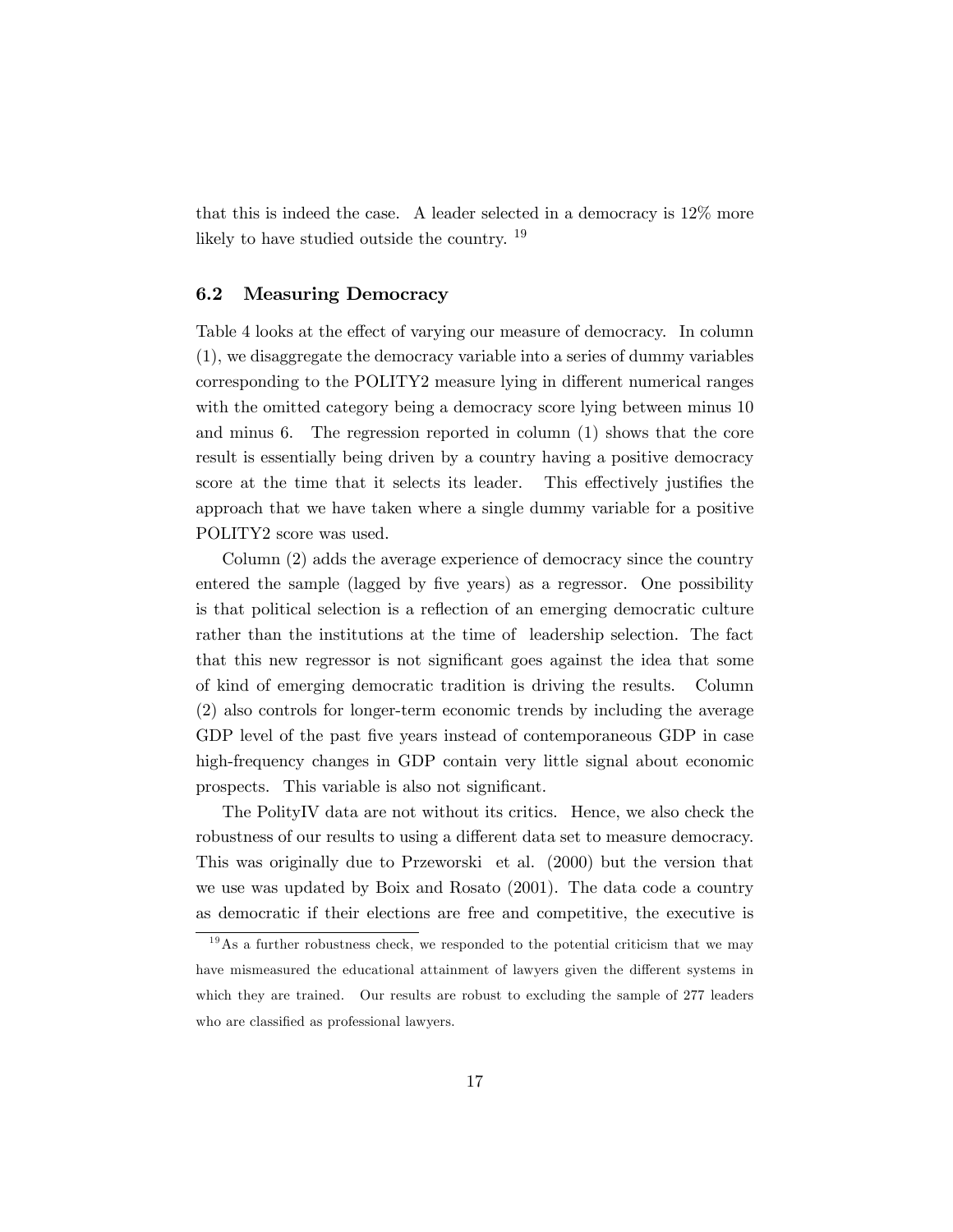accountable to citizens, and at least 50 percent of the male electorate is enfranchised. These data cover the period between 1800 and 1999. Compared to the Polity IV categorization of democracy, the Boix and Rosato (2001) measure depends more heavily on political contestation with less weight being placed on political participation and executive constraints.<sup>20</sup> Column  $(3)$  of Table 4 confirms that the results are robust to using this alternative measure. In column (4), we use the POLITY2 variable as a continuous measure of democracy. Again, the core result linking democracy and leader education is robust.

We argued above that leaders may be discouraged from standing for office by the prospect of forcible or violent removal from office. Thus, a history of political instability and violence could act as a deterrent to higher quality leaders making themselves available. And it is possible also that this history is negatively correlated with being democratic since autocratic leaders are more susceptible to violent removal given the nature of their institutions. To examine this issue, we use a measure of how frequently past leaders exited power via a coup, revolution or by being assassinated; the exact measure is the percentage of previous leaders who have left power by such means. This varies over time within a country as the experience of leadership exit evolves. This variable is included in column (5) of Table 4. In line with what we expected, the coefficient on this variable is negative and significant suggesting that instability of this form acts as a deterrent to educated leaders taking office. However, the sign and significance of democracy indicator at the time of selection remains as in the core results.

#### 6.3 Varying the Sample

We now show that the results hold up in various sub-samples.

 $^{20}$ This definition of democracy is less permissive than the definition from Polity IV. In our core sample, Boix and Rosato (2001) classify 200 country-year observations in which leaders are selected as autocratic when the core Polity2 definition classifies them as democratic. There are only 25 observations where Polity2 denotes a country as autocratic when according to Boix and Rosato (2001) the country is democratic.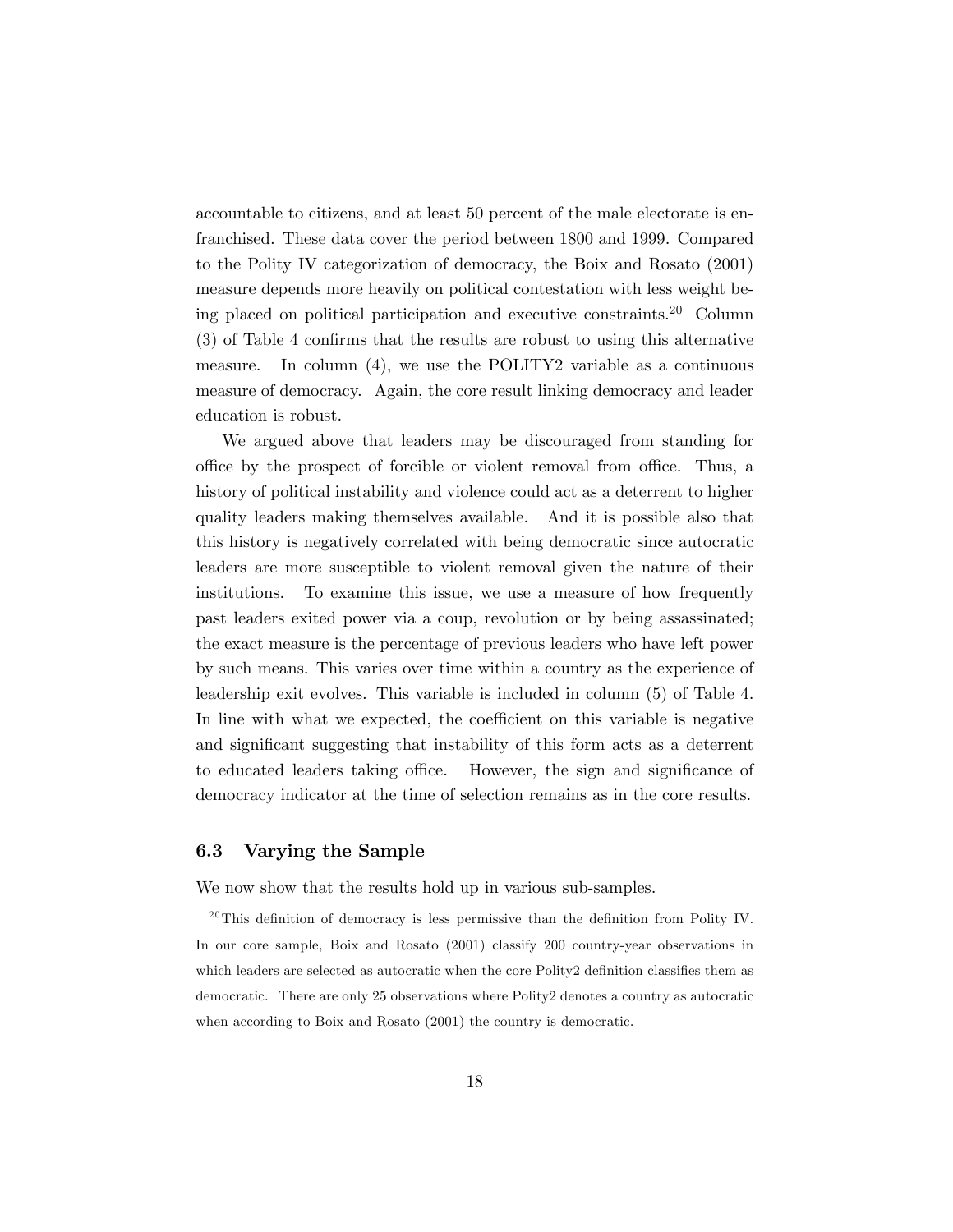One general concern is that we have not been able to track down educational attainment information for all leaders in Archigos. There is perhaps a concern that there is something special about the sample that we have. Our baseline data used only our higher quality sample for which we are confident in our assessment of the educational attainment of leaders. By including GDP, we are also restricting the sample. Even though this is a potential concern, there is little evidence of institutional differences in sample means across these cases. Among those where we have good quality information and GDP data, 60% are democracies. In the sample with good quality educational data and no GDP data, this drops to 57% which is the same proportion as in the larger sample where we are less sure about educational attainment. It is perhaps not too surprising, therefore, that the baseline result is robust when we expand the sample to include leaders where we are less sure about the quality of the data and drop GDP from the regression. This is demonstrated in column (1) of Table 5 which has more than 1500 observations.

Column (2) of Table 5 shows that the baseline result holds in the post World War II data where the sample of independent countries is larger. Column (3) excludes Europe from the sample entirely. Again, the baseline result is robust in sign and significance. Column  $(4)$  looks only at the European sample and again finds the same result.

The remainder of Table 5 splits countries according to whether or not they belong to democracy's "third wave" which we define as countries that made a permanent transition to democracy after 1980. These include Eastern European countries and some countries in Latin America. Column (5) includes only third wave countries while column (6) looks at the complement of this set. Although the point estimates differ, they are statistically indistinguishable from each other and from the baseline result in Table 1. So it seems as if these newly created democracies followed the pattern of electing more educated leaders which we have found in the data as a whole.

Taken together, this sub-sample analysis shows little evidence of heterogeneity in the relationship between selecting a highly educated leader and being a democracy.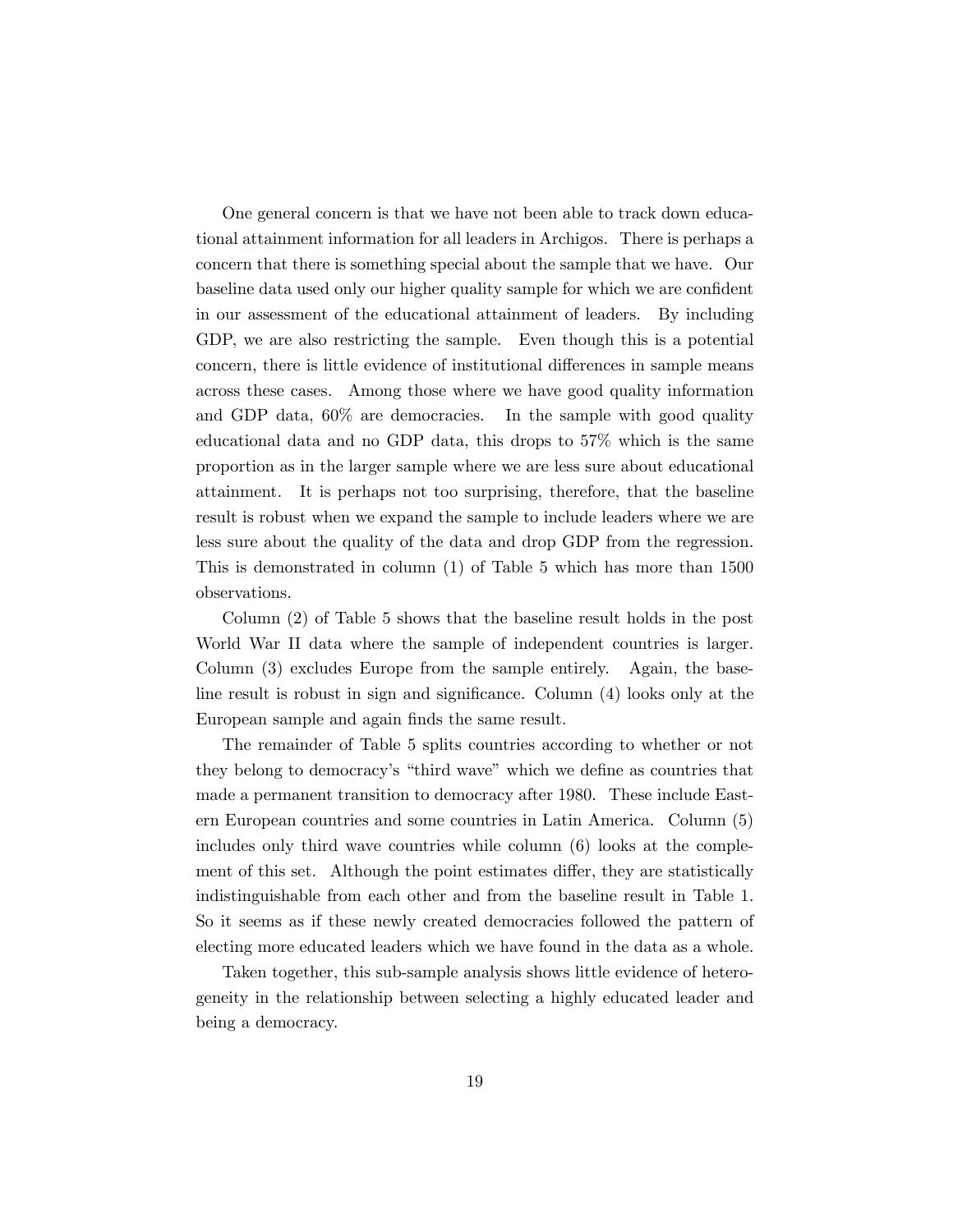#### 6.4 Reverse Causation?

Finally, we address whether reverse causation could explain our results. This would be the case if poorly educated autocratic leaders tended to precede democratizations while highly educated leaders tended to be selected before democracy collapses.

One way to address this concern is consider the following "event study" representation of the data around transitions to and from democracy. Here, we look at the educational attainment of leaders prior to democratic/autocratic transitions to see if there is a pattern before the transition takes place. Specifically, we look at the mean educational attainment of the two leaders before a transition and the two leaders afterwards. And we look at this separately for transitions out of autocracy and out of democracy.

The results are shown in Figures 3 and 4. In Figure 3, we see a jump in the educational attainment of leaders around a transition to democracy. The magnitude of this jump is about 20% which is exactly in line with the size of the regression coefficient. There is no sign of a trend for the two leaders preceding the transition. In Figure 4, we see an abrupt fall in the leader's educational attainment after a transition to autocracy. This is also of similar magnitude to the regression estimate. And there also seems to be little evidence of the existence of a pre-transition trend. Taken together, these figures show that the education attainment of a country's leader changes only at the point of transition to democracy/autocracy, but not before the transition. This suggests that the causal relationship runs from democracy to a leaderís educational attainment and not vice versa.

In Table 6, look at the possibility that transitions to/from democracy are related to the educational level of the leader. In column  $(1)$ , we show that the core finding from Table 1 is robust to dropping the 169 leaders who came to power following a coup in case their education level affected the probability of a coup taking place. The core result on democracy and education remains in both sign, size and significance.

We now eliminate cases where there was an autocratic or democratic transition in the year in which the leader came to power. In such cases it may be difficult to know for sure whether the leader in question was causing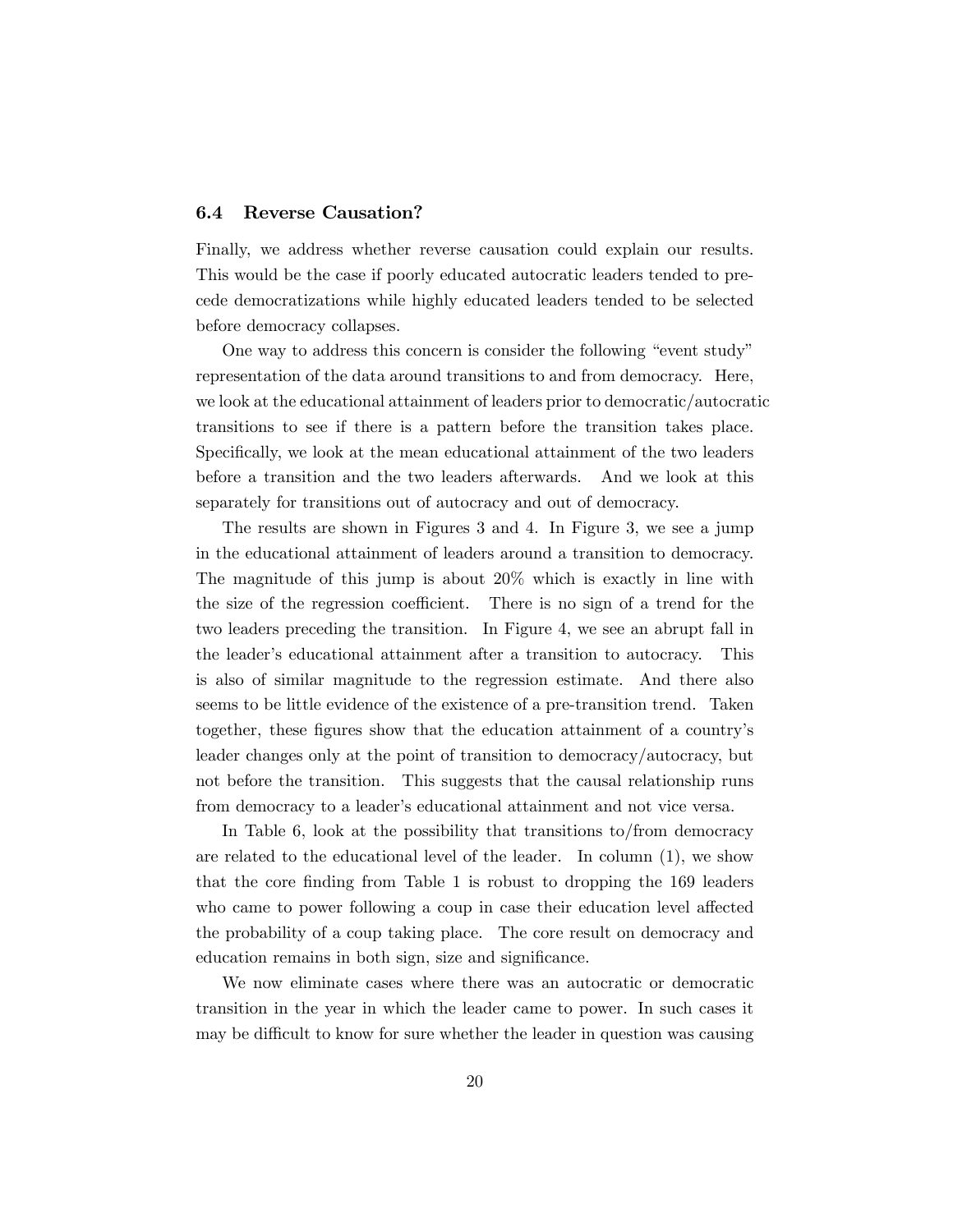the transition. We have a total of 44 leaders that come to power in a year in which there was an autocratic transition, and 52 leaders that came to power in a year in which there was a democratic transition.<sup>21</sup> Column  $(2)$  of Table 6, looks at what happens when we drop the 44 leaders who came to power in the year of an autocratic transition. Again, the core result is robust. The regression reported in column (3) shows that the core result is also robust to dropping the 52 leaders who came to power in the year of a democratic transition. This indicates that the effect of democracy on the selection of an educated leader persists even if we drop all the data points for which the endogeneity of the political regime may be of particular concern.

We have also constructed a variable labelled "elected" which indicates whether a leader came to power through an election or through another (non-democratic) selection process. This indicator is set to zero for leaders who lead a democratic transition. In column  $(4)$  of Table 6, we first use the variable "elected" instead of the democracy dummy. This also predicts selection of a more highly educated leader. The coefficient on elected is similar in magnitude to the coefficient on the democracy dummy.<sup>22</sup>

Finally, in column (5) of Table 6 we look at whether a leader comes to power via regular means as deÖned in the Archigos data set. We include this variable in addition to whether Polity IV classifies the country as democratic.<sup>23</sup> The core finding linking democracy and a leader's education remains. In addition, we find that regular entry is associated with a  $12\%$ 

 $2<sup>21</sup>$  These are the number of observations for which we also have information on per capita income to include in the regression. Without including income per capita as a control, we would have 52 leaders coming to power the same year of an autocratic transition and 68 in the year of a democratic transition.

 $22$ Although, as we would expect, the variable "elected" and our democracy dummy are highly correlated, we do have some leaders who came to power in years in which the POLITY2 variable is above zero (a democratic year), but they did not do so through an election. We also have a few leaders who came to power with an election that POLITY2 does not regard as democratic.

 $^{23}$  Archigos defines regular entry as being selected according to "the prevailing rules, provisions, conventions and norms of the country."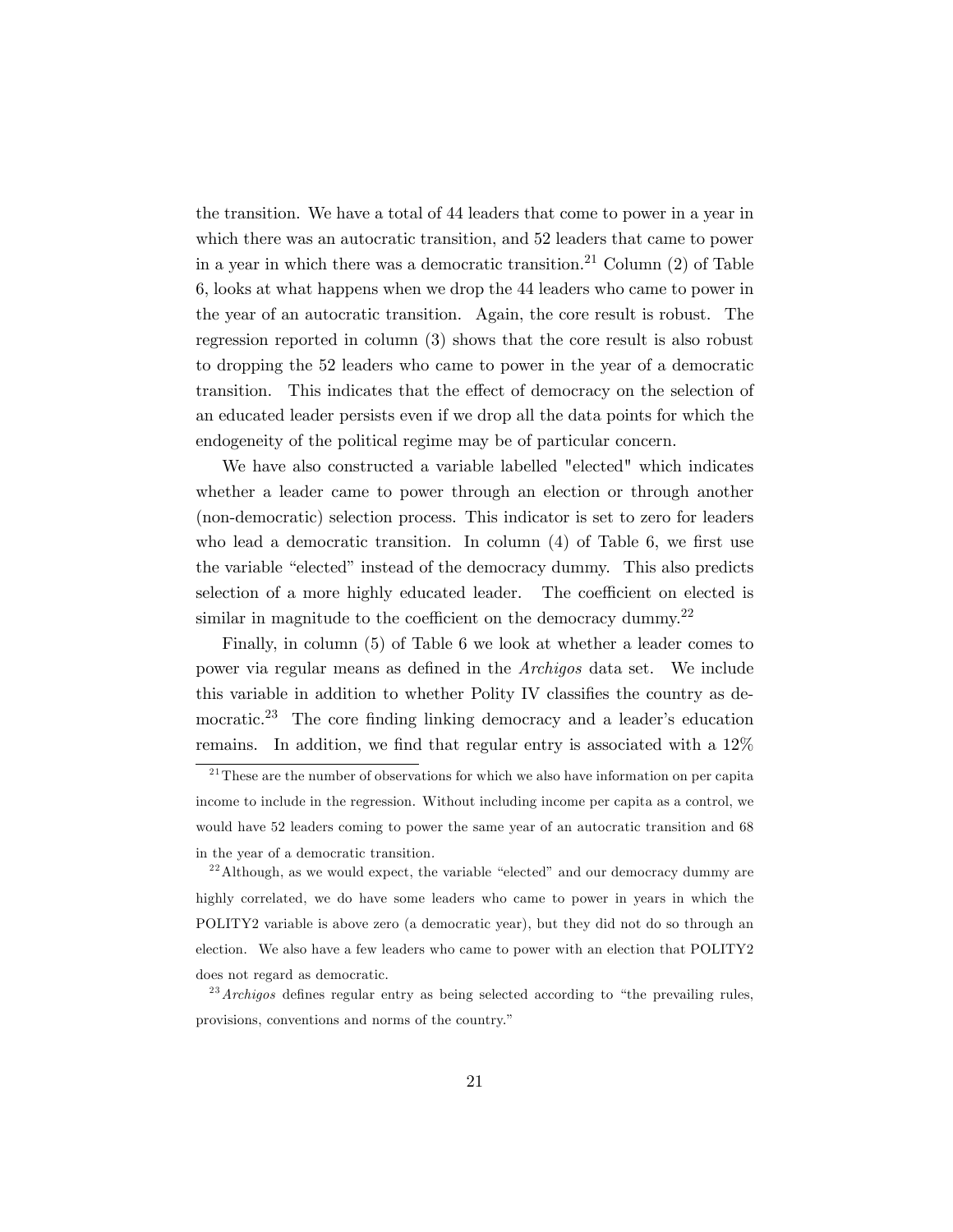greater chance of a leader having a graduate degree.

While none of these exercises can completely rule out concerns about endogeneity of the political regime with respect to leader's educational attainment, they show no evidence of fragility in the core finding. Indeed, the results in Table 1 are robust when to all of these exercises.

# 7 Concluding Comments

This paper presents robust evidence that political selection with respect to education differs between autocracies and democracies. The evidence is drawn from a wide range of countries over more than 150 year and is robust to wide range of estimation methods, variable definitions and sub-samples. The results suggest that democratically elected leaders are around 20% more likely to be highly educated than leaders chosen in autocracies.

The results provide convincing evidence that there is a difference between political institutions in the characteristics of those selected to be leader. This further fuels the impetus towards empirical investigation of political selection.

It is not beyond doubt that having more educated leaders as measured here increases the quality of government. However, given the large amount of evidence of the importance of education in private and public spheres, it would be surprising if there were no relationship between the leader's education and the quality of policy-making. $24$  Besley, Montalvo and Reynal-Querol (2011) provide some evidence in this direction, showing that economic growth after a leader's death due to accident or illness varies with the

 $24$ There is, however, a concern that the results presented here are reflection of the fact that educational systems improve under democracies making it only worthwhile to select educated leaders in democracies. However, this does not seem to the case. We used the age of the leader and the pattern of regime transitions to estimate whether a leader was educated primarily in an autocracy or democracy. The relationship between democracy and having an educated leader are essentially identical across the sub-samples of leaders whose education was acquired during democratic and autocratic periods.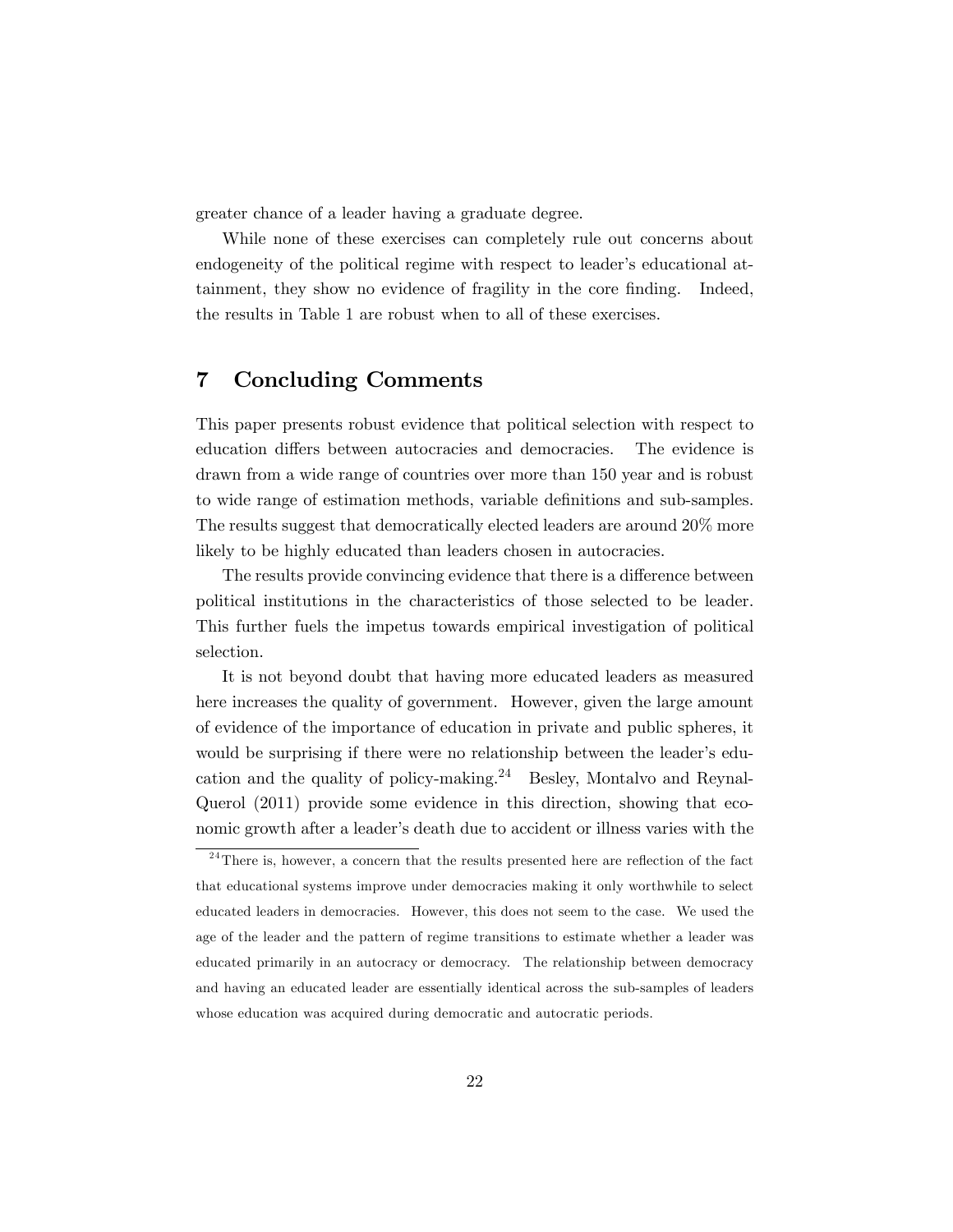leader's educational attainment.

But further investigation of how far the quality of government hinges on the characteristics of those that are selected for high office remains an important and challenging topic for future research.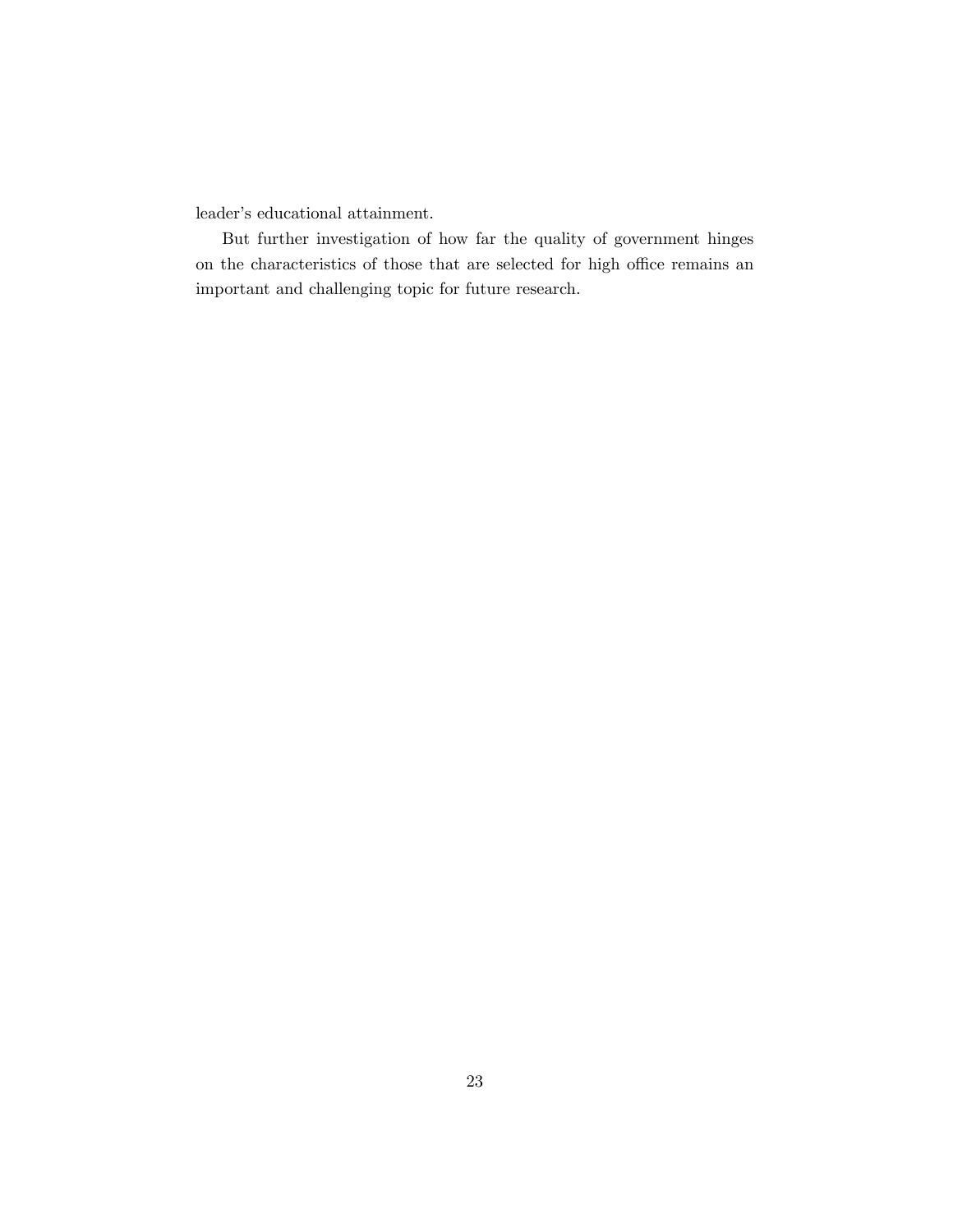## References

- [1] Acemoglu, Daron, and James Robinson, [2006], Economic Origins of Dictatorship and Democracy. Cambridge: Cambridge University Press.
- [2] Aghion, Philippe, Alberto Alesina, and Francesco Trebbi, [2008], "Democracy, Technology, and Growth," in Elhanan Helpman (ed),  $In$ stitutions and Economic Performance, Cambridge MA: Harvard University Press.
- [3] Barro, Robert, [1996], "Democracy and Economic Growth," Journal of Growth, 1(1), 1-27.
- [4] Barro, Robert and Jong-Wha Lee, [2001], "International Data on Educational Attainment: Updates and Implications," Oxford Economic *Papers*, 53(3), 541-563, and www.barrolee.com
- [5] Bennedsen, Morton, Francisco Perez-Gonzales and Daniel Wolfenzon, [2007], "Do CEOs matter?" Copenhagen Business School, Working Paper No. 13-2007.
- [6] Bertrand, M. and A. Schoar [2003], "Managing with Style: the Effect of Managers on Firm Policies," Quarterly Journal of Economics, 11 8 (4), 1169-1208.
- [7] Besley, Timothy, [2005], "Political Selection." Journal of Economic Perspectives, 19(3), 43-60.
- [8] Besley, Timothy and Stephen Coate, [1997], "An Economic Model of Representative Democracy," Quarterly Journal of Economics, 112(1), 85-114.
- [9] Besley, Timothy, Jose Montalvo and Marta Reynal-Querol, [2011], "Do Educated Leaders Matter for Growth?", forthcoming in the Economic Journal.
- [10] Boix, Carles, and Sebastián Rosato, [2001], "A Complete Data Set of Political Regimes, 1800-1999." Unpublished Data set.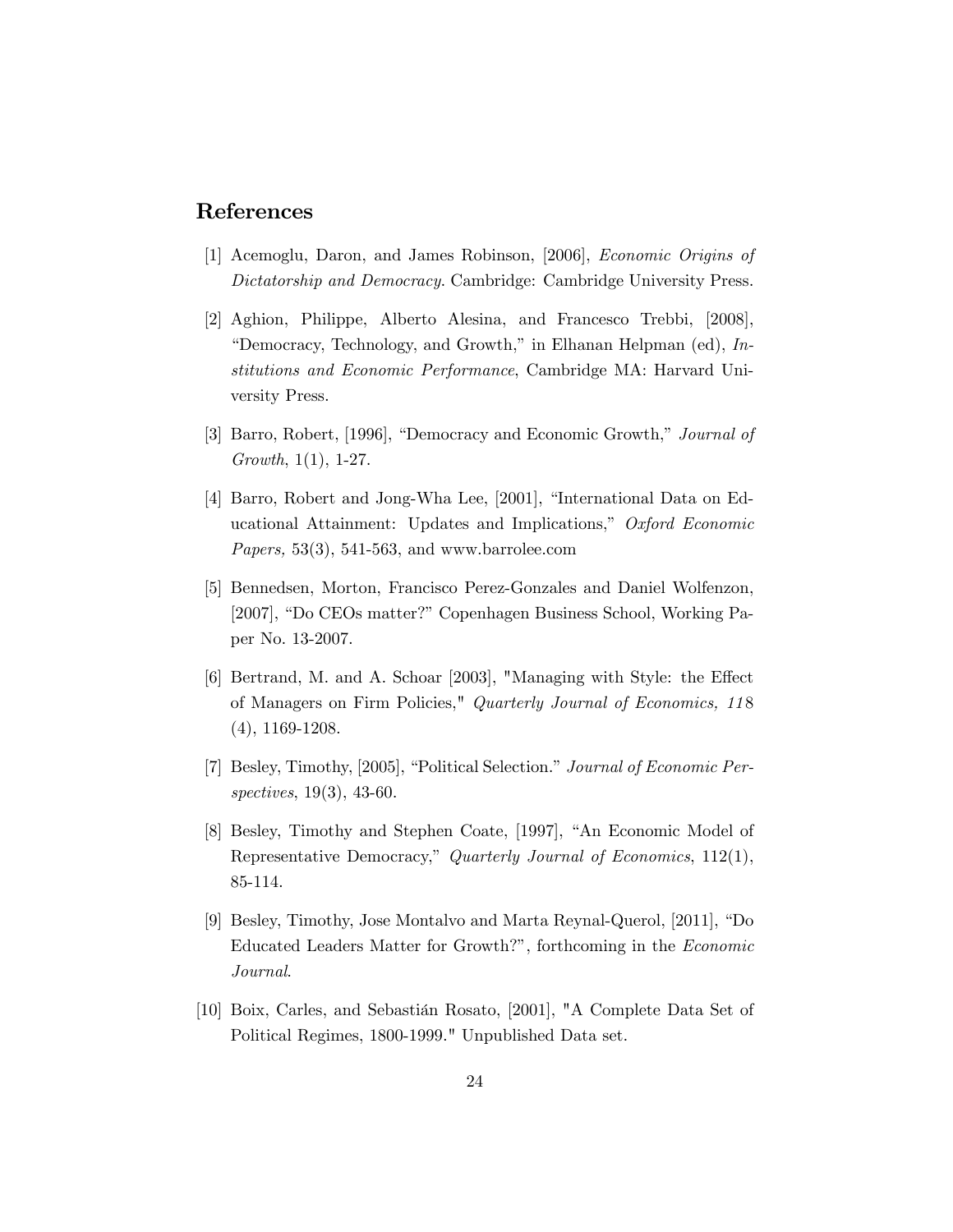- [11] Card, David, [1997], "The causal effect of education on earnings," in Orley Ashenfelter and David Card (eds), Handbook of Labor Economics Vol. 3, Elsevier.
- [12] Chattopadhyay, Raghabendra and Esther Duflo, [2004], "Women as Policy Makers: Evidence from a India-Wide Randomized Policy Experiment,"  $Econometrica$ , 72(5), 1409-1444.
- [13] Dee, Thomas S. [2004], "Are there civic returns to education?", Journal of Public Economics, 88 (9-10), 1697-1720.
- [14] Ferraz, Claudio and Frederico Finan, [2009], "Motivating Politicians: The Impacts of Monetary Incentives on Quality and Performance", NBER working paper 14906.
- [15] Galasso, Vincenzo and Tommaso Nannicini, [2009], "Competing on Good Politicians", IZA DP No. 4282, forthcoming in the American Political Science Review.
- [16] Glaeser, Edward L, Giacomo A.M. Ponzetto and Andrei Shleifer, [2007], "Why does democracy need education?" Journal of Economic Growth, 12(1), 77-99.
- [17] Gleditsch, Kristian S. and Michael D. Ward, [1999], "Interstate System" Membership: A Revised List of the Independent States since 1816.<sup>n</sup> International Interactions, 25, 393-413.
- [18] Goemans, H. E., Kristian Skrede Gleditsch, and Giacomo Chiozza. 2006. "Archigos: A Database of Leaders 1875–2004." http://www.rochester.edu/college/faculty/hgoemans/data.htm..
- [19] Goemans, H. E., Kristian Gleditsch, and Giacomo Chiozza. [2009]. "Introducing Archigos: A Data Set of Political Leaders." Journal of Peace Research,  $46(2)$ : 269–83.
- [20] Johnson, W. Bruce, Robert P. Magee, Nandu Nagarajan and Harry A. Newman, [1985], "An analysis of the stock price reaction to sudden ex-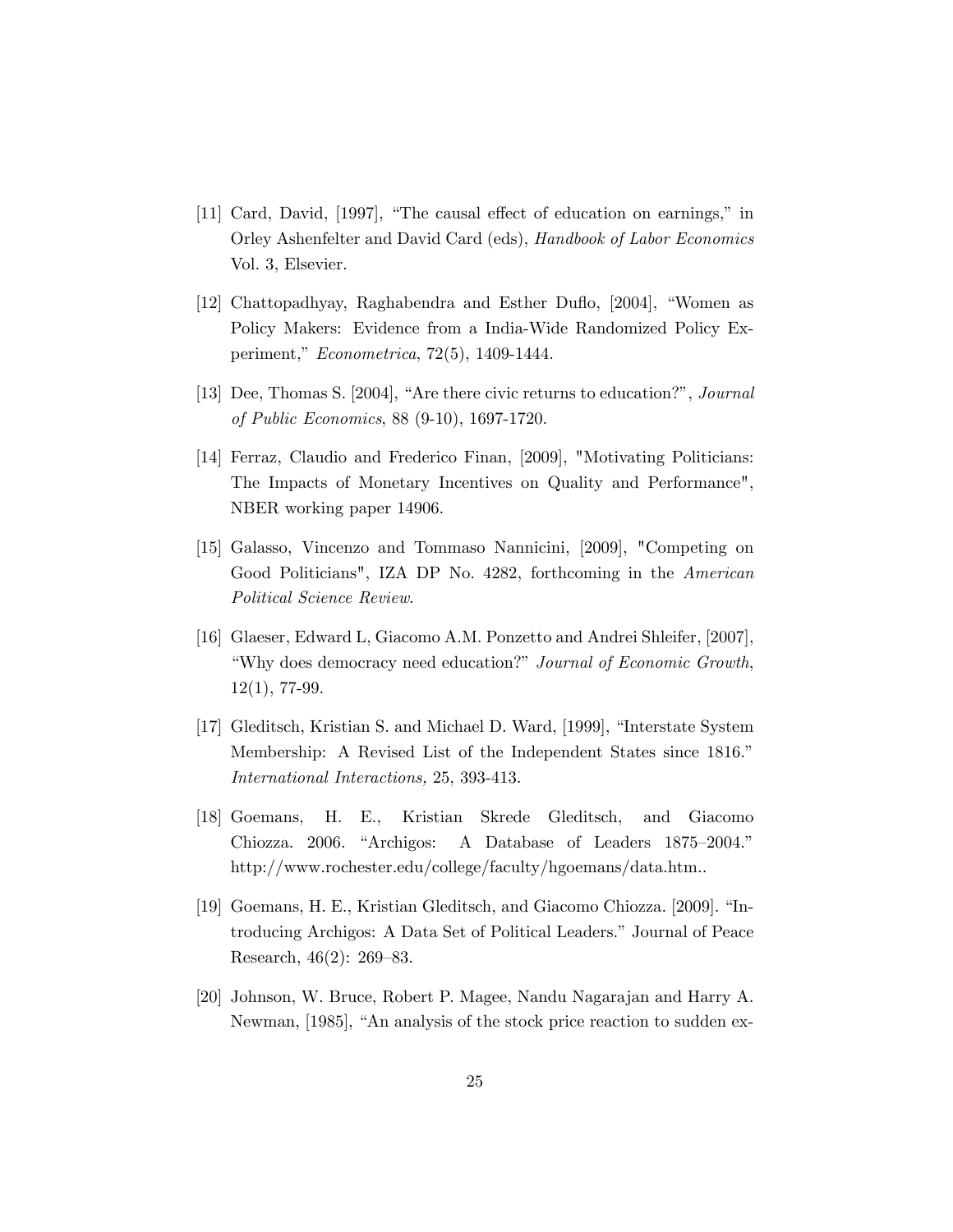ecutive deaths: Implications for the managerial labor market", Journal of Accounting and Economics, 7(1-3), 151-174.

- [21] Jones, Benjamin F., and Benjamin A. Olken, [2005], "Do Leaders Matter? National Leadership and Growth Since World War II." Quarterly Journal of Economics, 120(3), pp. 835-864.
- [22] Lentz, Harris M, [1994], Heads of States and Governments: A Worldwide Encyclopedia of Over 2,300 Leaders, 1945 through 1992. Jefferson, NC: McFarland.
- [23] Lentz, Harris M, [1999], Encyclopedia of Heads of States and Governments: 1900 through 1945.. Jefferson, NC: McFarland.
- [24] Lipset, Seymour Martin, [1959], "Some social requisites for democracy: Economic Development and Political Legitimacy", American Political Science Review, 53, 69-105.
- [25] Ludwig, Arnold M., [2002], King of the Mountain: The Nature of Political Leadership, The University Press Kentucky.
- [26] Maddison, Angus [2003], The World Economy: Historical Statistics, OECD, Paris.
- [27] Marshall, Monty G., and Keith Jaggers, [2005], "POLITY IV Project: Political Regime Characteristics and Transitions, 1800-2004." <www.cidcm.umd.edu/polity>.
- [28] Milligan, Kevin, Enrico Moretti and Philip Oreopoulos, [2004], "Does education improve citizenship? Evidence from the United States and the United Kingdom," Journal of Public Economics, 88 (9-10), 1667-1695
- [29] Morrisson, Christian and Fabrice Murtin, [2010], "The Kuznets Curve of Education: A Global Perspective on Education Inequalities 1870- 2010î. CM-FM Mimeo.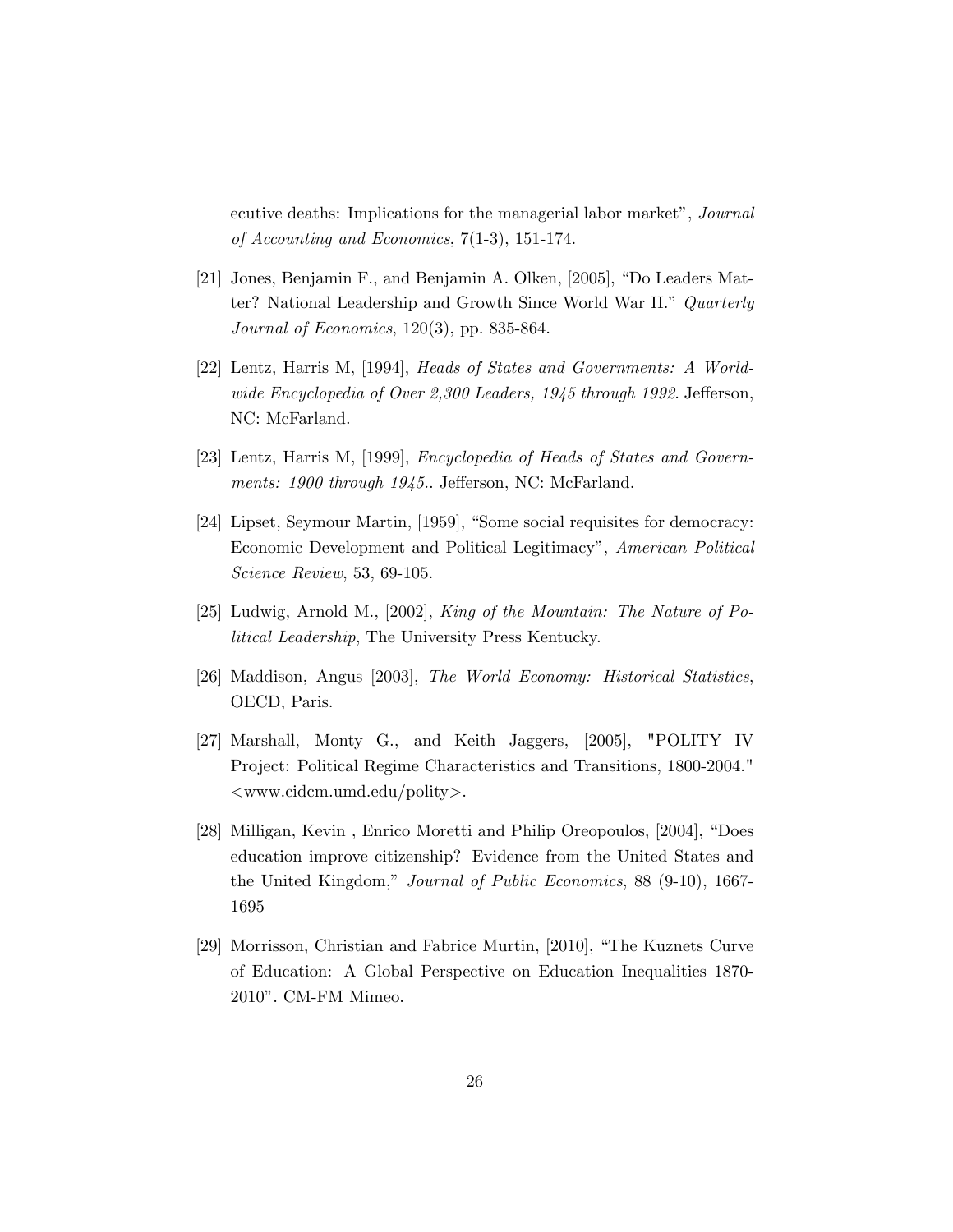- [30] Osborne, Martin J. and Al Slivinski, [1996], "A Model of Political Competition with Citizen Candidates," Quarterly Journal of Economics, 111(1), 65-96.
- [31] Papaioannou, Elias and Gregorios Siourounis, [2008] "Democratization and Growth",  $Economic\ Journal, 118(10), 1520-15551.$
- [32] Pande, Rohini, [2003], "Minority Representation and Policy Choices: The Significance of Legislator Identity," American Economic Review; 93(4), 1132-1151.
- [33] Persson, Torsten, and Guido Tabellini, [2008], "Political Regimes and Economic Growth." in Elhanan Helpman (ed), *Institutions and Eco*nomic Performance, Cambridge MA: Harvard University Press.
- [34] Persson, Torsten and Guido Tabellini [2009], "Democratic Capital: The Nexus of Economic and Political Change", American Economic Journal Macroeconomics, vol 1, 88-126.
- [35] Przeworski, Adam, Michael E. Alvarez, Jose Antonio Cheibub and Fernando Limongi, [2000], Democracy and Development: Political Institutions and Well-Being in the World, 1950-1990. New York: Cambridge University Press.
- [36] Przeworski, Adam, and Fernando Limongi, [1993], "Political Regimes and Economic Growth." Journal of Economic Perspectives,  $\gamma(3)$ , pp. 51-69.
- [37] Spilimbergo, Antonio, [2009], "Democracy and Foreign Education," American Economic Review, 99(1), 528-543.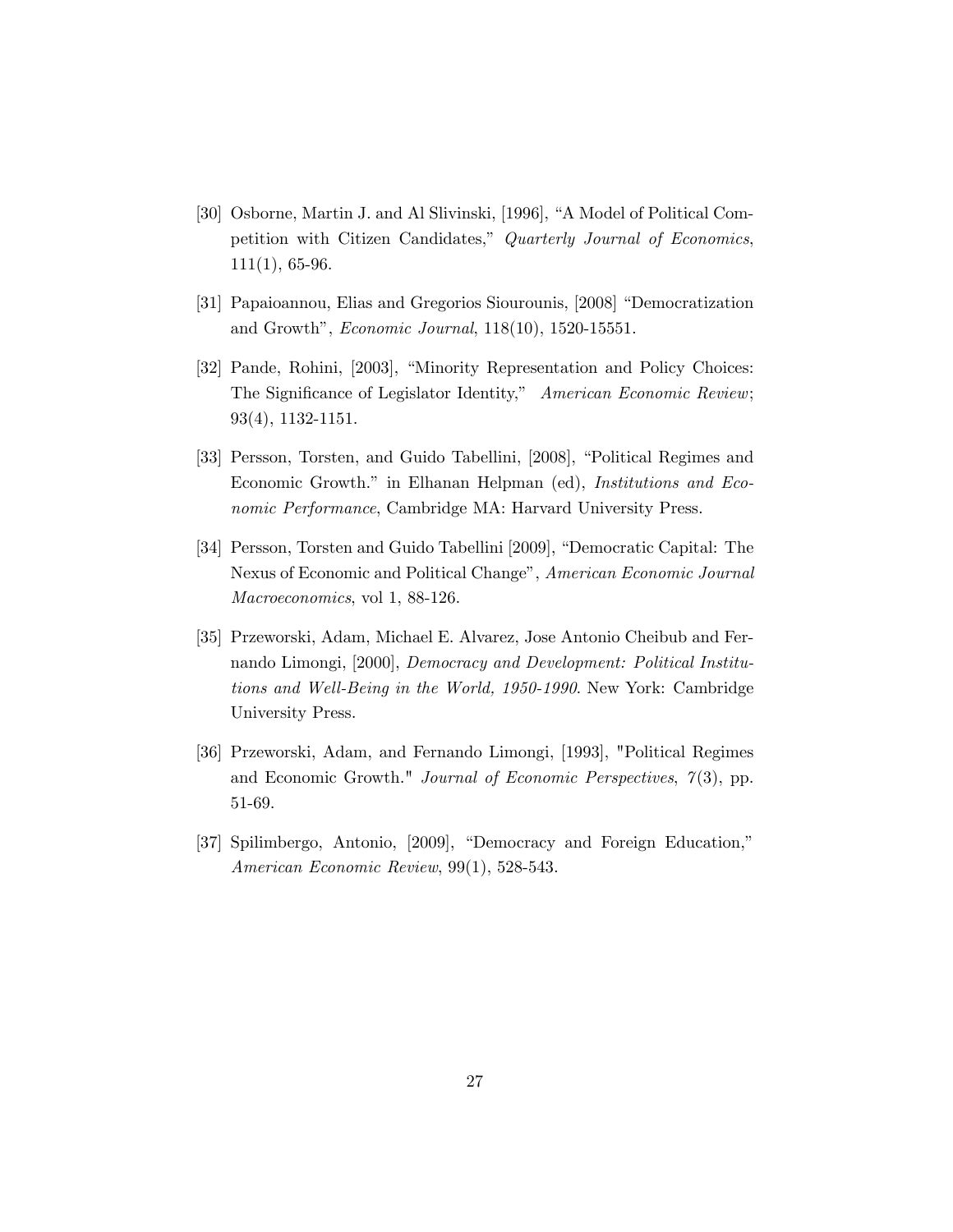## 8 Data Appendix

#### 8.1 Variable definitions and sources

Graduate Degree: A dummy that is eqal to one if the leader has a graduate degree. Sources: Lentz. (1994, 1999); Britannica Online Encyclopedia, Academic Edition (http://www.britannica.com/); The Statesman's Yearbook Online (http://www.statesmansyearbook.com/about.html); Barcelona Center for International Affairs' Political Leaders Biographies (CIDOB)  $(\text{http://www.cidob.org/en/documentation/biografias}$  lideres politicos); and other online sources, as well as individual biographies from Lexis-Nexis.

Democracy: A dummy that is equal to one if the POLITY2 variable has a positive value in the year the leader is selected, and zero otherwise. Source: Marshall and Jaggers (2005).

Log (GDP per capita), (All Tables and columns except columns (9) and (10) of Table 1) Log of per capita income measured in the year that the leader is selected. Source: Maddison (2003). Table 1, columns (9) and (10), Penn World Tables 6.2.

Average Years of Education: The average years of schooling in the total population over 15. Source: Morrisson and Murtin (2009). measured in the year that the leader is selected.

Average Years of Education (population over age 25): The average years of schooling in the total population over 25, interpolated, from Barro and Lee (2001) (original variable is tyr25) for the sample 1960 onwards. The variable is measured in the year that the leader is selected. Source: www.barrolee.com

College Degree: A dummy that has value 1 if the minimum education level of the leader is college, and zero otherwise. Sources: Lentz. (1994, 1999); Britannica Online Encyclopedia, Academic Edition (http://www.britannica.com/); The Statesmanís Yearbook Online (http://www.statesmansyearbook.com/about.html); Barcelona Center for International Affairs' Political Leaders Biographies (CIDOB) (http://www.cidob.org/en/documentation/biografias lideres politicos); and other online sources, as well as individual biographies from Lexis-Nexis.

**Studied Abroad:** A dummy variable that has value 1 if the leader stud-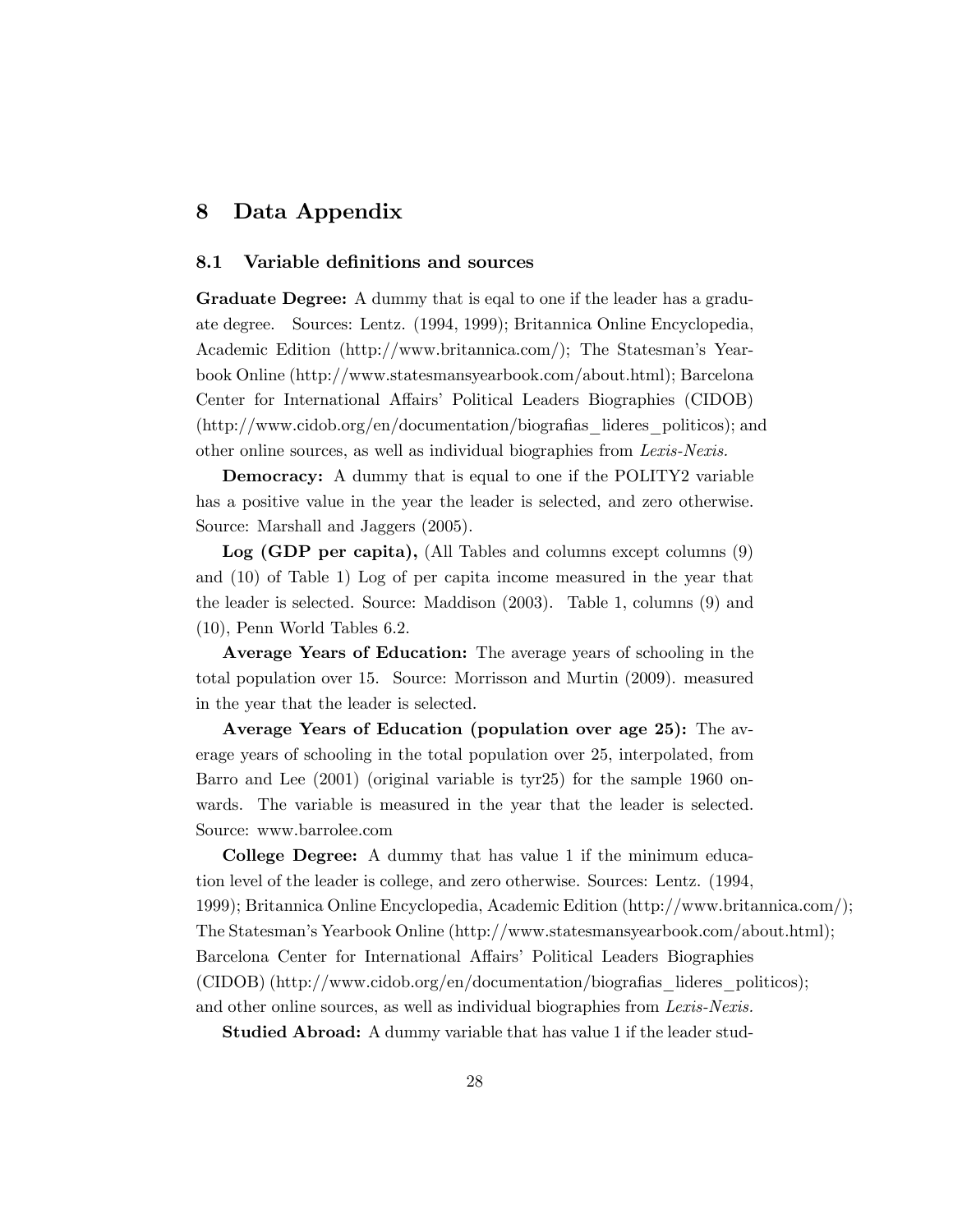ied abroad and zero otherwise. Sources: Lentz. (1994, 1999); Britannica Online Encyclopedia, Academic Edition (http://www.britannica.com/); The Statesmanís Yearbook Online (http://www.statesmansyearbook.com/about.html); Barcelona Center for International Affairs' Political Leaders Biographies  $(CIDOB)$  (http://www.cidob.org/en/documentation/biografias lideres politicos); and other online sources, as well as individual biographies from Lexis-Nexis.

Democracy Boix-Rosato: A dummy variable that has value 1 if the country is considered democratic following Przeworski's (2000) definition. Taken at the year the leader is selected. Source: Boix Rosato, (2001)

Average political instability: Percentage of past leaders that loose power by irregular means (coups, revolutions or assassinations). Following Archigos definition of exit by irregular means. Source: Goemans at al. (2006).

Occupational dummy variables: Military Professional, Lawyer, A dummy that is equal to 1 if the leader was in the military immediately before holding office. Sources: Lentz. (1994, 1999); Britannica Online Encyclopedia, Academic Edition (http://www.britannica.com/); The Statesmanís Yearbook Online (http://www.statesmansyearbook.com/about.html); Barcelona Center for International Affairs' Political Leaders Biographies (CIDOB)  $(\text{http://www.cidob.org/en/documentation/biografias}$  lideres politicos); and other online sources, as well as individual biographies from Lexis-Nexis.

Elected: A dummy that is equal to one if the leader was elected in the first instance. Source: Ludwig  $(2002)$  and Lentz.  $(1994, 1999)$ ;

Regular Entry: A dummy variable that is equal to one if the leader came to power via regular means as defined in the Archigos dataset. Source: Goemans et al. (2006).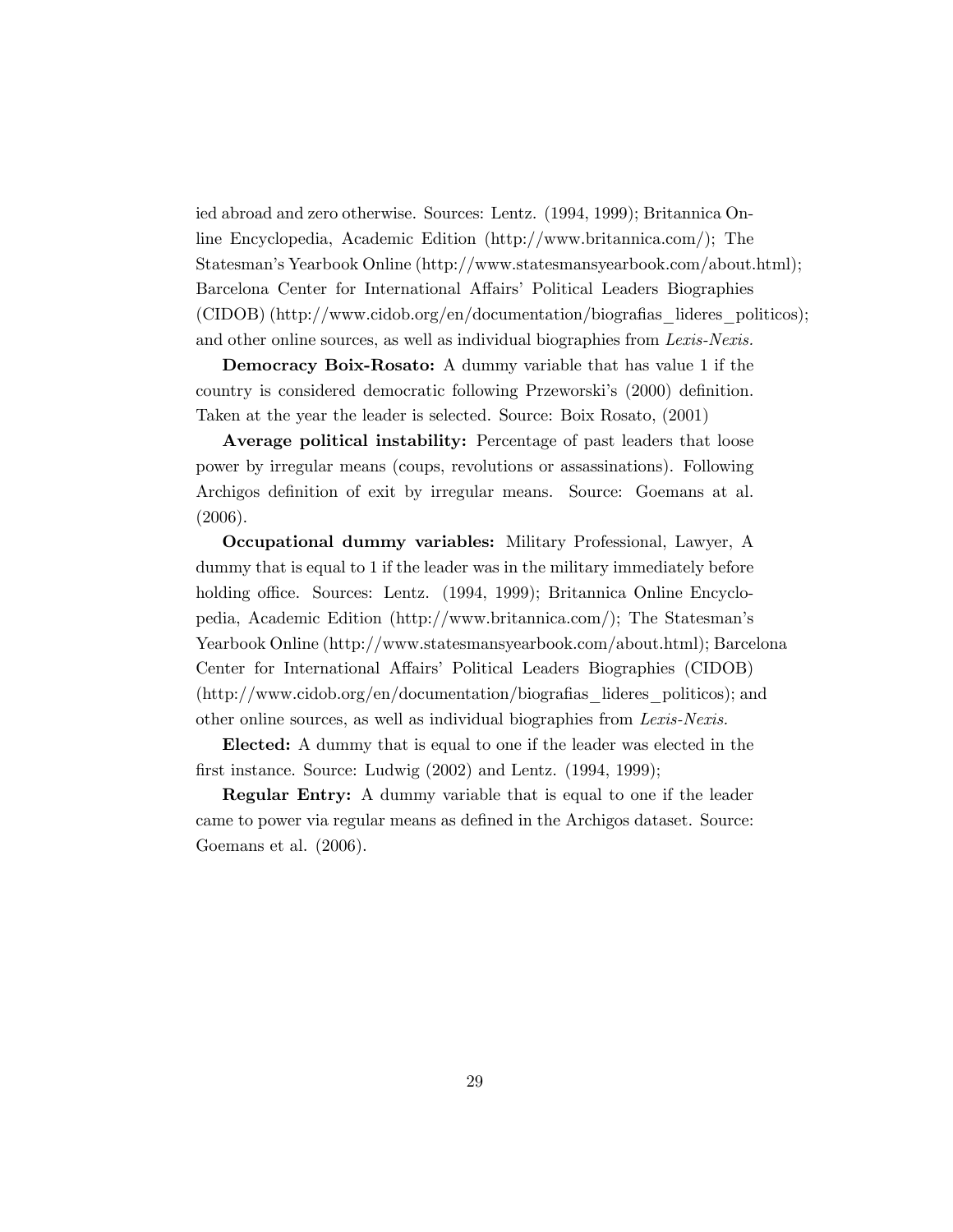#### 8.2 Sample Construction

The Archigos project collects data from 1875 to 2004.<sup>25</sup> It provides information on the exact dates for which leaders have been in power. For each state, *Archigos* identifies the primary ruler, the way in which leaders entered and left power, the post-tenure fate of the leader, and personal data such as date of birth/death and gender. As Archigos explains, many countries have more than one leader. In some cases, the formal head of state may be a ceremonial position as in many present-day European monarchies. Archigos attempts to identify the actual effective ruler based on their knowledge of the particularities of each state. However, there is a small number of exceptions based on the Gleditsch and Ward (1999) sample. Thus, if a country is conquered or occupied but is governed by an autonomous leader, then those leaders are included in the data. This was the case, for example, in Denmark between 1940 and 43 or Estonia in 1940. This creates a small number of inconsistencies with the Polity IV data which codes such cases as regime transitions. For each leader the Archigos data provides information on the start and end date creating a leader-spell. Since some leaders have more than one spell in office, the same leader may have more than one start date and end date.

We supplement data in Archigos using Ludwig (2002) which includes all leaders from independent states who held power as the "chief executiveî for any length of time mainly for the period between 1900 and 2000. The data lists some leaders who were in office between 1848 and 1900. His data is based on de facto leaders, i.e. those judged to have the greatest political authority, with or without formal titles or positions. For in-

 $25$  There are two datasets: the long one, which gives information on leader-year-country, and the short one, which gives information on leader-country. In the short dataset there are 95 leader-country points that do not appear in the long dataset. We include these 95 points in the long dataset, and in the long format. (leader-year-country). (These 95 country-leaders points correspond to the following countries: Barbados, Bahamas, Belize, Brunei, Cape Verde, Iceland, Luxemburg, Maldives, Malta, Montenegro, Solomon Islands, Suriname, Tibet, Transvaal, Zanzibar)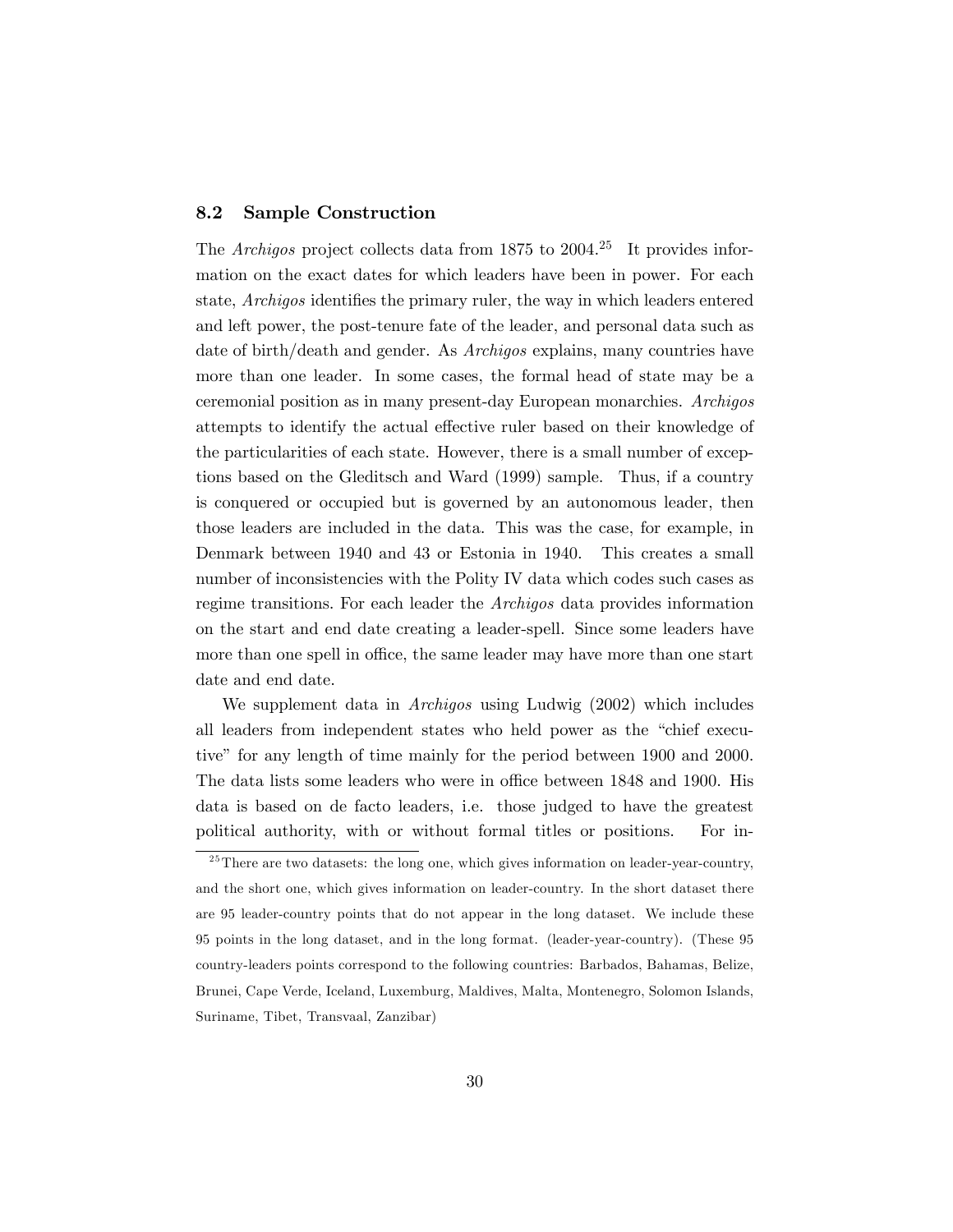clusion in his database, the chief executive may share power with other branches of government such as a legislature or council. However, they are adjudged not to be sharing power equally with other individuals, such as a junta. In other words, in his assessment, the leader has to be "in charge". In order to establish the list of leaders Ludwig  $(2002)$  uses Lentz  $(1999)$  as well as the "Rulers" database from the geocities webpage (http:// www.geocities.com/Athens/1058/rulers.html). In order to decide whether then real executive power was vested in a monarch, President or Prime Minister, his data also use *Britannica Online*, the Library of the Congress Country Studies, and a number of country level studies. The Europa World Year Book for 1997, 1998, 1999 and Lexis-Nexis Academic Universe were consulted for information on many late-century leaders that were neglected by Lentz (1999) and Britannica.

Using the sample of leaders established in this way, we collected a new dataset on the education of leaders following Ludwig (2002)'s criteria. Our data covers 1672 leaders of the potential set of 2097 leaders we identified by Archigos and Ludwig (2002). For 1468 leaders of the 1672 we use the Encyclopedia of Heads of States and Governments, Encyclopedia Britannica, Statesmanís Yearbook, and other online sources, as well as individual biographies from Lexis-Nexis. Ludwig (2002) provides information on the education of only  $333 \text{ leaders}^{26}$ . We used his data to cross-check our findings. In a few cases, it was used to fill in the information on education in cases where we could not Önd any information ourselves. In completing this exercise, we were careful to exclude honorary degrees obtained during or after a leader's spell in office. We separate our sample into high quality data where we are confident in our assessment of leader's educational attainment and a lower quality sample where we feel that the sources are less secure. The lower quality sample contains information for an additional 204 leaders taking the sample size to 1654 leaders. We collected information on whether the leader was educated abroad from the same sources as the basic education data.

 $2<sup>6</sup>$  We are grateful to Arnold Ludwig and Gregory Gunthner for generously agreeing to make their data available to us.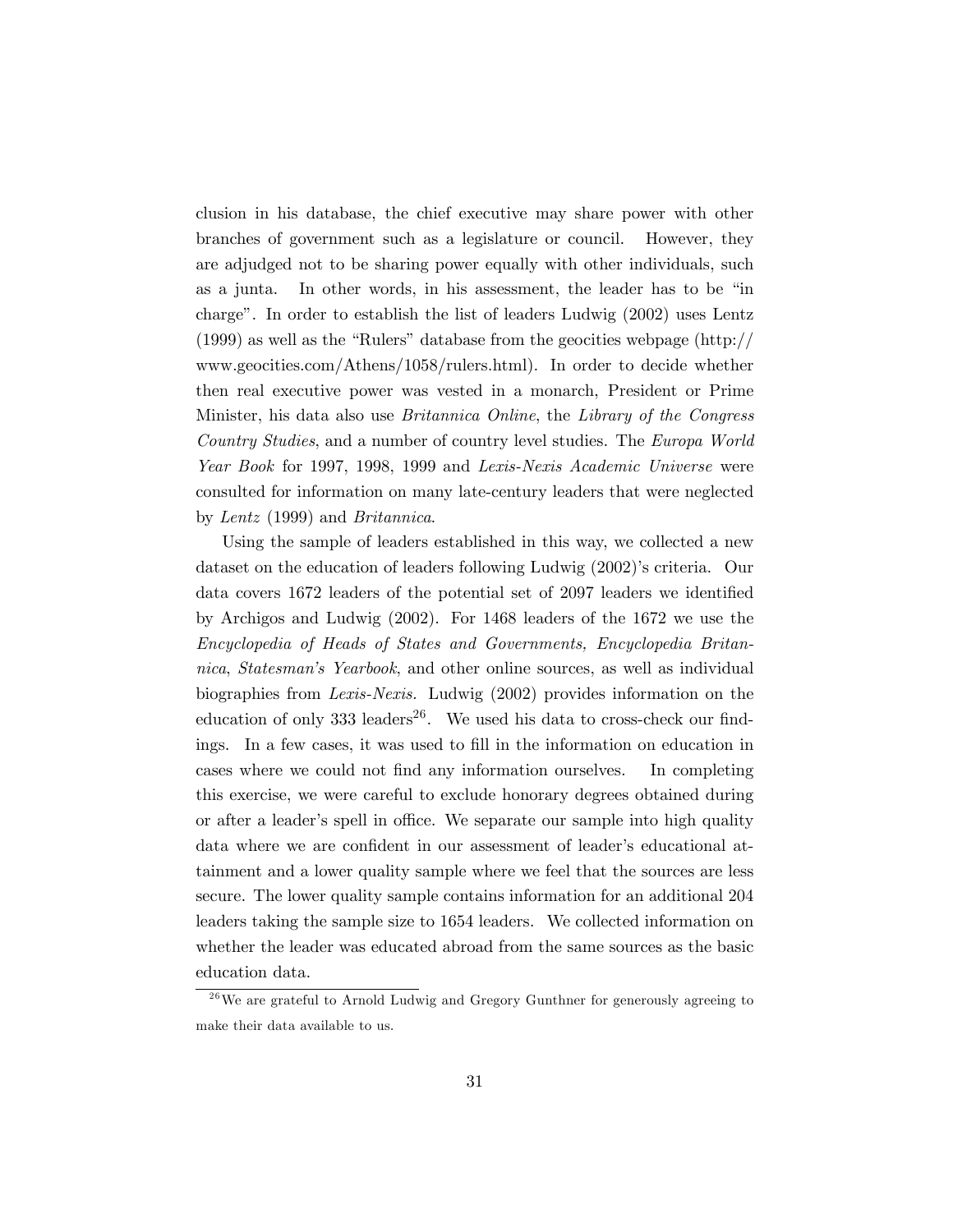We have a total of 197 countries for which a leader is listed from 1848 to 2004 using the above sources. We pick one leader per year to give us a total of 2097 leaders, and a total of 2486 leader-spells in office. In cases where more than one leader is in office in a given year, we focus on the leader who has been in office for the longest time period during the year. In our core results of column 1 of table 1, we have 1146 leaders from 146 countries and data from 1872 to 2004. The results in column (1) of Table 5 comes from a sample of 1529 leaders drawn from 161 countries over the period 1848 to 2004.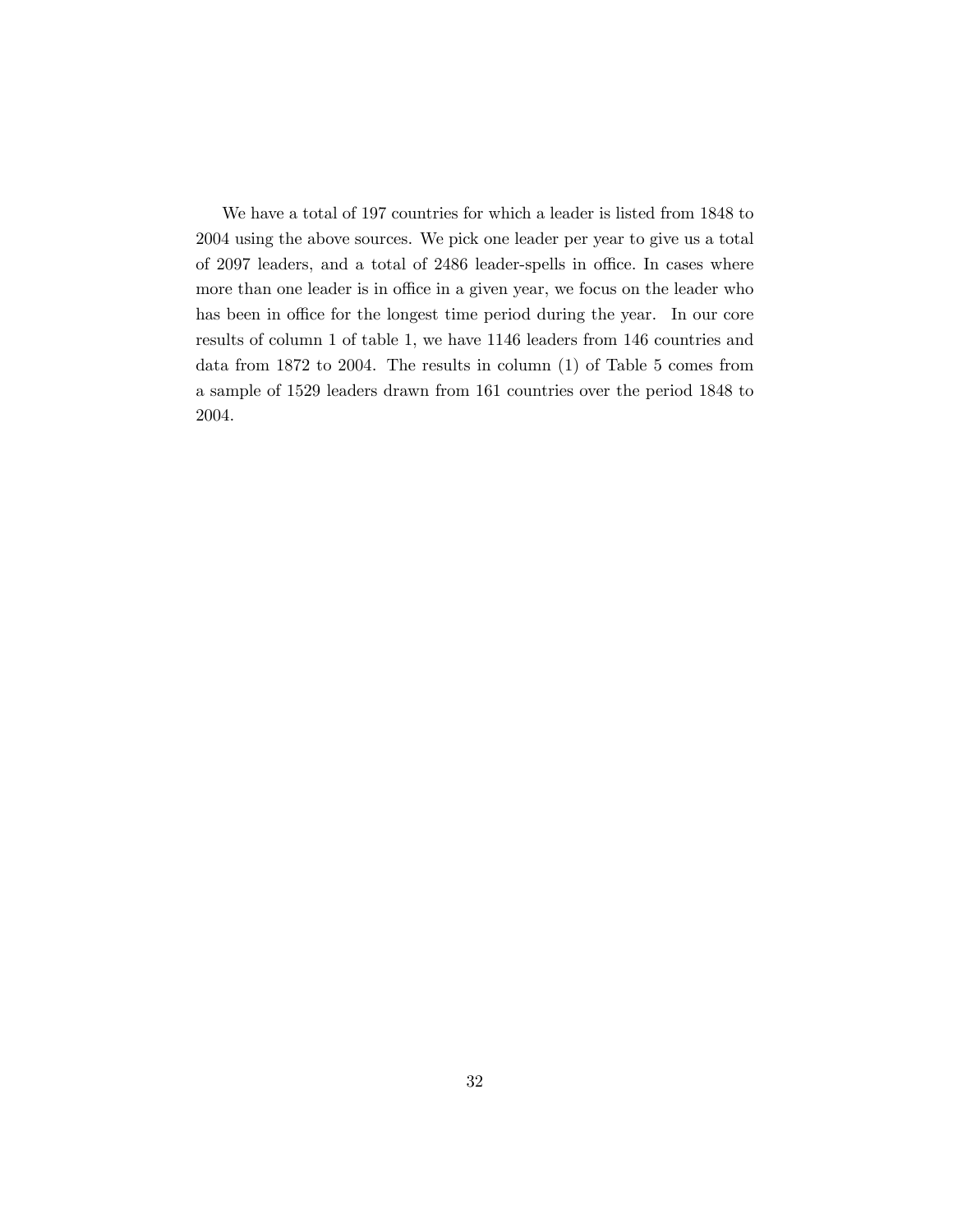| Method:                                                      | <b>OLS</b>         | <b>OLS</b>         | Logit              | <b>OLS</b>                  | <b>OLS</b>                   | Logit                       | <b>OLS</b>                     | <b>OLS</b>                  | <b>OLS</b>         | <b>OLS</b>              |
|--------------------------------------------------------------|--------------------|--------------------|--------------------|-----------------------------|------------------------------|-----------------------------|--------------------------------|-----------------------------|--------------------|-------------------------|
|                                                              | (1)                | (2)                | (3)                | (4)                         | (5)                          | (6)                         | (7)                            | (8)                         | (9)                | (10)                    |
|                                                              | Graduate<br>Degree | Graduate<br>Degree | Graduate<br>Degree | Graduate<br>Degree          | Graduate<br>Degree           | Graduate<br>Degree          | Educational<br>Distance        | Educational<br>Distance     | Graduate<br>Degree | Educational<br>Distance |
| Democracy                                                    | $0.22***$          | $0.24***$          | $1.64***$          | $0.27***$                   | $0.30***$                    | 1.98***                     | $1.57***$                      | $1.58**$                    | $0.21***$          | $1.37***$               |
| Log (GDP per                                                 | (0.5)<br>$-0.01$   | (0.06)<br>$-0.14$  | (0.28)<br>$-0.16$  | (0.05)<br>$-0.02$           | (0.06)<br>$-0.17$            | (0.34)<br>$-0.01$           | (0.39)<br>0.51                 | (0.51)<br>$-0.90$           | (0.07)<br>$-0.04$  | (0.451)<br>0.20         |
| capita)<br>Average Years of<br>Education                     | (0.06)             | (0.09)             | $(-0.36)$          | (0.08)<br>$-0.03$<br>(0.03) | (0.11)<br>$-0.014$<br>(0.08) | (0.45)<br>$-0.17$<br>(0.23) | (0.61)<br>$-1.62***$<br>(0.30) | (1.00)<br>$-1.22$<br>(0.56) | (0.07)             | (0.82)                  |
| Average Years of<br>Education<br>(population over<br>age 25) |                    |                    |                    |                             |                              |                             |                                |                             | 0.01<br>(0.04)     | $-0.97***$<br>(0.33)    |
| Country specific<br>time trends                              | $\rm No$           | Yes                | $\rm No$           | No                          | Yes                          | $\rm No$                    | No                             | Yes                         | $\rm No$           | $\rm No$                |
| Sample period                                                | 1848-2004          | 1848-2004          | 1848-2004          | 1870-2004                   | 1870-2004                    | 1870-2004                   | 1870-2004                      | 1870-2004                   | 1960-2004          | 1960-2004               |
| Observations<br>R-squared                                    | 1146<br>0.3788     | 1146<br>0.4703     | 956                | 821<br>0.3767               | 821<br>0.4445                | 777                         | 821<br>0.5660                  | 821<br>0.6233               | 611<br>0.4454      | 611<br>0.5885           |

#### **Table 1: Democracy and Education: Baseline Results**.

**Notes:** All specifications include country and year dummies. All OLS regressions are reported with robust standard-errors clustered at the country level. Standard errors are in parentheses: \* significant at 10%; \*\*\*significant at 5%; \*\*\*significant at 1%. The dependent variable, Graduate Degree, is a dummy that has value 1 if the leader has a graduate degree and zero otherwise. Democracy is a dummy variable that has value 1 if the polity2 score is larger than 0, and zero otherwise. The full sample is a panel of 197 countries: 1848-2004. Each observation is for the first year the leader is selected. The democracy and per capita income variables are measured in the first year the leader is selected. Average Years of Education is the average years of schooling in the total population over 15, interpolated, from Morrisson and Murtin (20010). The Average Years of Education (population over age 25) is the average years of schooling in the total population over 25, interpolated, from Barro-Lee (original variable is tyr25) for the sample from 1960 onwards. The educational distance variable is explained in the text.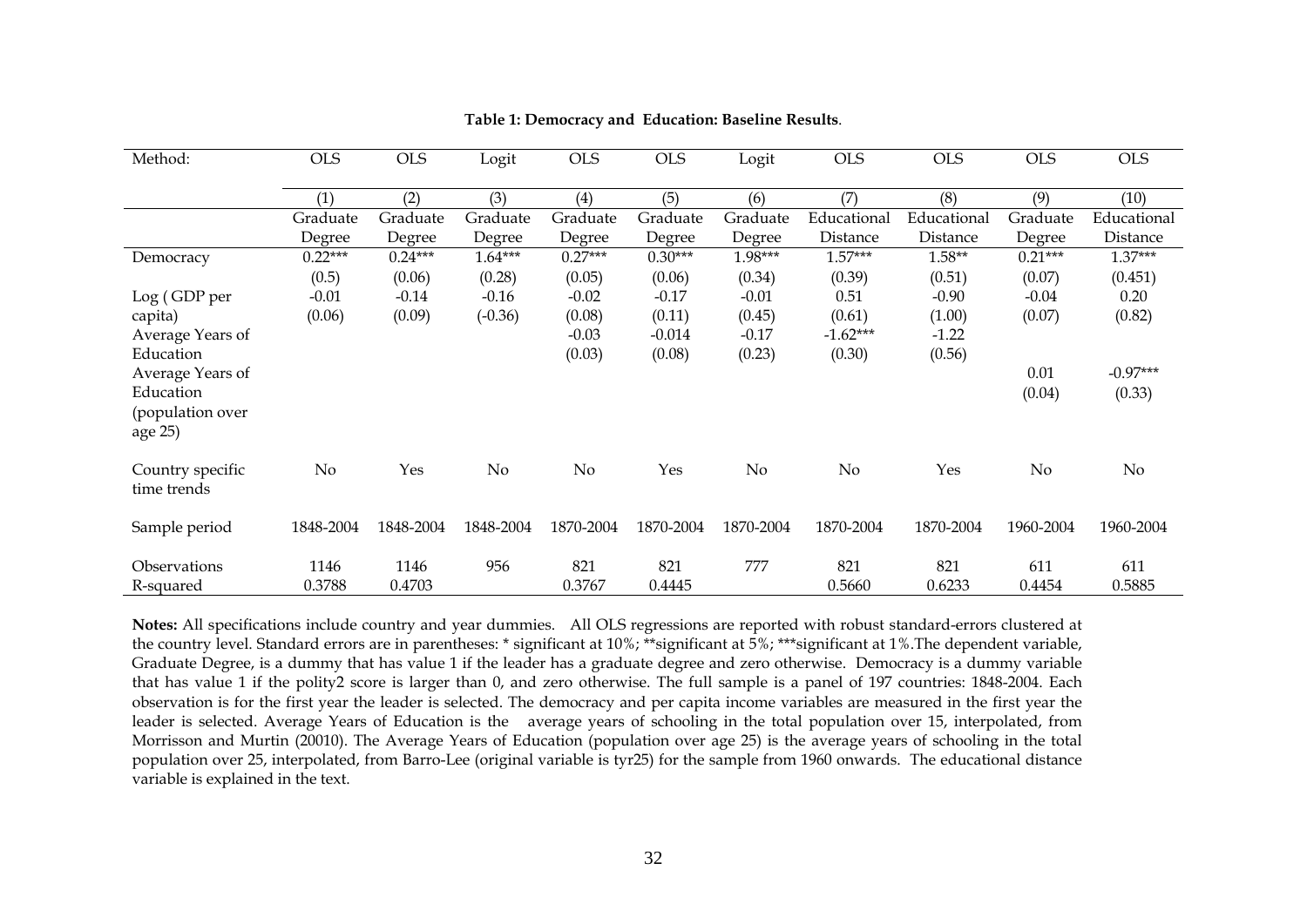| Dependent variable                | Lawyer    | Professor  | Military     | Graduate   | Graduate   | Graduate   |
|-----------------------------------|-----------|------------|--------------|------------|------------|------------|
|                                   |           | /Scientist | Professional | Degree     | Degree     | Degree     |
|                                   |           |            |              |            |            |            |
|                                   | (1)       | (2)        | (3)          | (4)        | (5)        | (6)        |
|                                   | $0.11***$ | $0.07***$  | $-0.35***$   |            | $0.12***$  | $0.14***$  |
| Democracy                         |           |            |              |            |            |            |
|                                   | (0.04)    | (0.02)     | (0.05)       |            | (0.04)     | (0.05)     |
| Democracy * Military Professional |           |            |              |            |            | $-0.08$    |
|                                   |           |            |              |            |            | (0.09)     |
| Military Professional             |           |            |              | $-0.26***$ | $-0.23***$ | $-0.20***$ |
|                                   |           |            |              | (0.05)     | (0.05)     | (0.05)     |
| Lawyer                            |           |            |              | $0.11**$   | $0.11***$  | $0.11**$   |
|                                   |           |            |              | (0.05)     | (0.05)     | (0.05)     |
| Professor/Scientist               |           |            |              | 0.08       | 0.06       | 0.07       |
|                                   |           |            |              | (0.05)     | (0.05)     | (0.05)     |
| Log (GDP per capita)              | $-0.01$   | 0.01       | $-0.11$      | $-0.04$    | $-0.04$    | $-0.04$    |
|                                   | (0.05)    | (0.04)     | (0.05)       | (0.06)     | (0.06)     | (0.06)     |
|                                   |           |            |              |            |            |            |
| Observations                      | 1320      | 1320       | 1320         | 1168       | 1131       | 1131       |
| R-squared                         | 0.2835    | 0.2907     | 0.4723       | 0.4109     | 0.4269     | 0.4276     |

## **Table 2: Democracy, military professionals and education**

**Notes:** All specifications include country and year dummies. The estimation method is OLS. Standard errors clustered at the country level in parentheses. \* significant at 10%; \*\*significant at 5%; \*\*\*significant at 1%. The sample is a panel of 197 countries: 1848-2004. Each observation is for the first year a new leader is selected. The democracy and per capita income variables are measured in the first year that the leader is selected. Military Professional is a dummy that is equal to 1 if the leader was in the military before holding office. Lawyer is a dummy that is equal to one if the leader was a lawyer before holding office. Professor/Scientist is a dummy that is equal to 1 if the leader was a Professor or Scientist before holding office.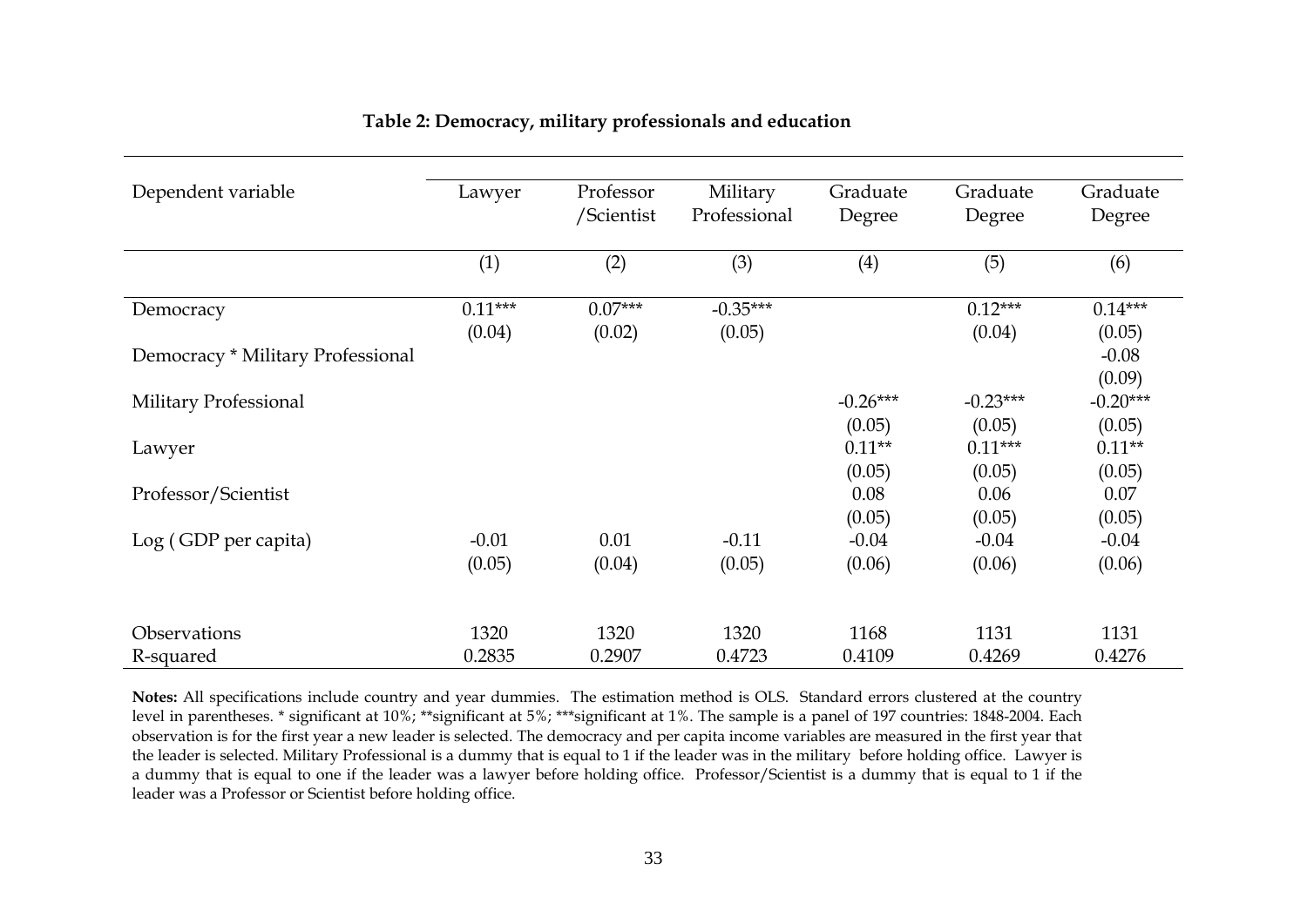### **Table 3: Democracy and Education:**

| <b>Alternative Education Measures</b> |  |
|---------------------------------------|--|
|---------------------------------------|--|

| Dependent Variable   | College degree | <b>Education continuous</b><br>(from 1 to 8) | Studied abroad |
|----------------------|----------------|----------------------------------------------|----------------|
|                      | (1)            | (2)                                          | (3)            |
| Democracy            | $0.12***$      | $0.58***$                                    | $0.12***$      |
|                      | (0.04)         | (0.12)                                       | (0.04)         |
| Log (GDP per capita) | $-0.04$        | $-0.06$                                      | $0.11**$       |
|                      | (0.05)         | (0.20)                                       | (0.05)         |
| Observations         | 1146           | 1146                                         | 1146           |
| R-squared            | 0.3649         | 0.3988                                       | 0.3834         |

**Notes:** All specifications include country and year dummies. The estimation method is OLS. Standard errors clustered at the country level in parentheses. \* significant at 10%; \*\*significant at 5%; \*\*\*significant at 1%. The sample is a panel of 197 countries: 1848-2004. Each observation is for the first year a new leader is selected. The democracy and per capita income variables are measured in the first year that the leader is selected.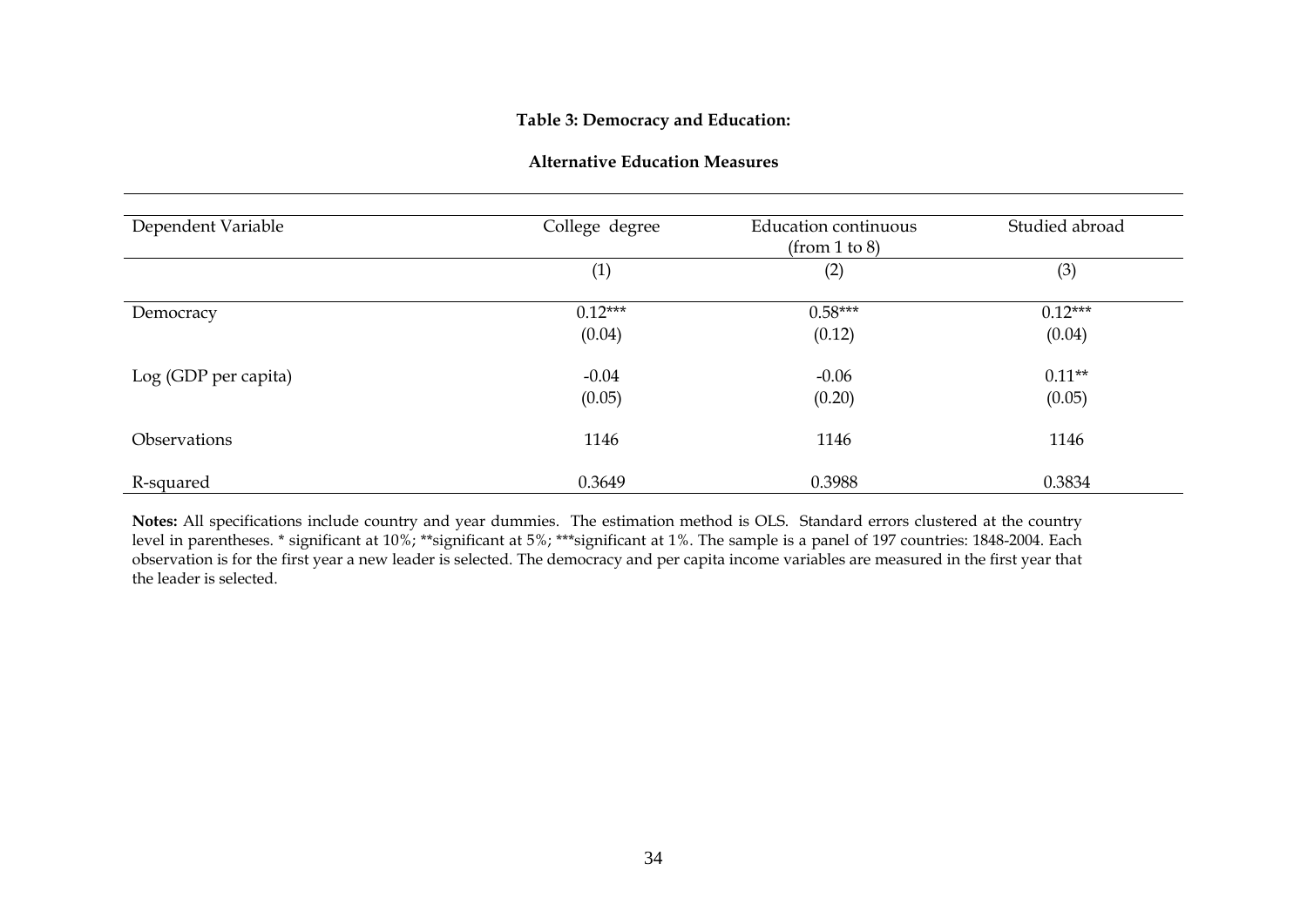|                        | (1)       | (2)       | (3)       | (4)       | (5)        |
|------------------------|-----------|-----------|-----------|-----------|------------|
| Democracy              |           | $0.23***$ |           |           | $0.21***$  |
|                        |           | (0.05)    |           |           | (0.05)     |
| Log (GDP per capita)   | 0.000     |           | $-0.01$   | $-0.01$   | $-0.06$    |
|                        | (0.06)    |           | (0.07)    | (0.06)    | (0.06)     |
| Average GDP in the     |           | $-0.06$   |           |           |            |
| last 5 years           |           | (0.06)    |           |           |            |
| Average democracy      |           | 0.02      |           |           |            |
| (lagged by 5 years)    |           | (0.20)    |           |           |            |
| Democracy score        | 0.06      |           |           |           |            |
| $-5$ to-1              | (0.06)    |           |           |           |            |
| Democracy score        | $0.17***$ |           |           |           |            |
| $0$ to 5               | (0.07)    |           |           |           |            |
| Democracy score        | $0.26***$ |           |           |           |            |
| 6 to 10                | (0.07)    |           |           |           |            |
| Democracy              |           |           | $0.22***$ |           |            |
| <b>BOIX-ROSATO</b>     |           |           | (0.05)    |           |            |
| Democracy (continuous  |           |           |           | $0.02***$ |            |
| measure)               |           |           |           | (0.004)   |            |
| Average past political |           |           |           |           | $-0.37***$ |
| instability            |           |           |           |           | (0.13)     |
| Observations           | 1145      | 1038      | 1090      | 1146      | 1085       |
| R-squared              | 0.3744    | 0.3867    | 0.3449    | 0.3761    | 0.3943     |

#### **Table 4: Democracy and Education: Alternative Measures of Political Systems**

**Notes:** All specifications include country and year dummies. The estimation method is OLS. Standard errors clustered at the country level in parentheses: \*significant at 10%; \*\*significant at 5%; \*\*\*significant at 1%. The sample is a panel of 197 countries: 1848-2004. Each observation is for the first year a new leader is selected. The dependent variable is a dummy variable that takes the value 1 if the leader has a graduate degree and zero otherwise. The democracy and per capita income variables are measured in the first year that the leader is selected. Average Democracy (lagged 5 years) is the average of the democracy variable of the country lagged by 5 years.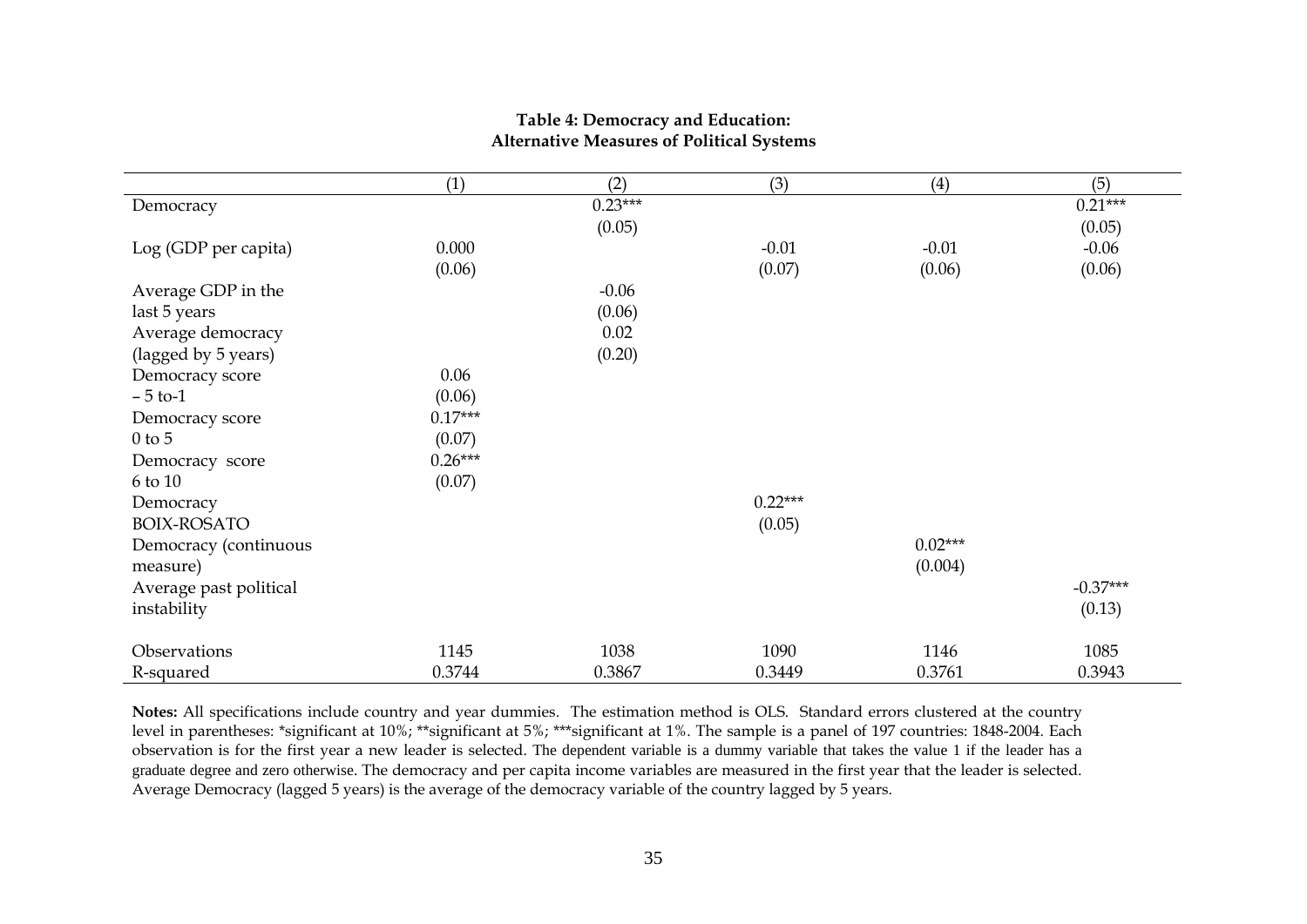# **Table 5: Democracy and Education Sub-samples**

|                      | (1)                                                                                          | (2)                       | (3)                 | (4)            | (5)        | (6)               |
|----------------------|----------------------------------------------------------------------------------------------|---------------------------|---------------------|----------------|------------|-------------------|
|                      |                                                                                              |                           |                     |                |            |                   |
| Democracy            | $0.21***$                                                                                    | $0.19***$                 | $0.21***$           | $0.18**$       | $0.25***$  | $0.15***$         |
|                      | (0.04)                                                                                       | (0.05)                    | (0.06)              | (0.09)         | (0.07)     | (0.05)            |
| Log (GDP per capita) |                                                                                              | $-0.01$                   | $-0.00$             | 0.05           | 0.02       | $-0.08$           |
|                      |                                                                                              | (0.06)                    | (0.06)              | (0.19)         | (0.10)     | (0.06)            |
| Sample               | Larger sample<br>using lower quality<br>information and<br>excluding Log(<br>GDP per capita) | Post WWII<br>(after 1945) | Excluding<br>Europe | Europe<br>Only | Third Wave | Non Third<br>Wave |
| Observations         | 1529                                                                                         | 867                       | 786                 | 360            | 450        | 696               |
| R-squared            | 0.3524                                                                                       | 0.3980                    | 0.4289              | 0.4730         | 0.4974     | 0.3911            |

Notes: All specifications include country and year dummies. The estimation method is OLS. Standard errors clustered at the country level in parentheses. \* significant at 10%; \*\*significant at 5%; \*\*\*significant at 1%. The dependent variable is a dummy variable that takes the value 1 if the leader has a graduate degree and zero otherwise. Third wave countries are defined as those that made a permanent transition democracy after 1980.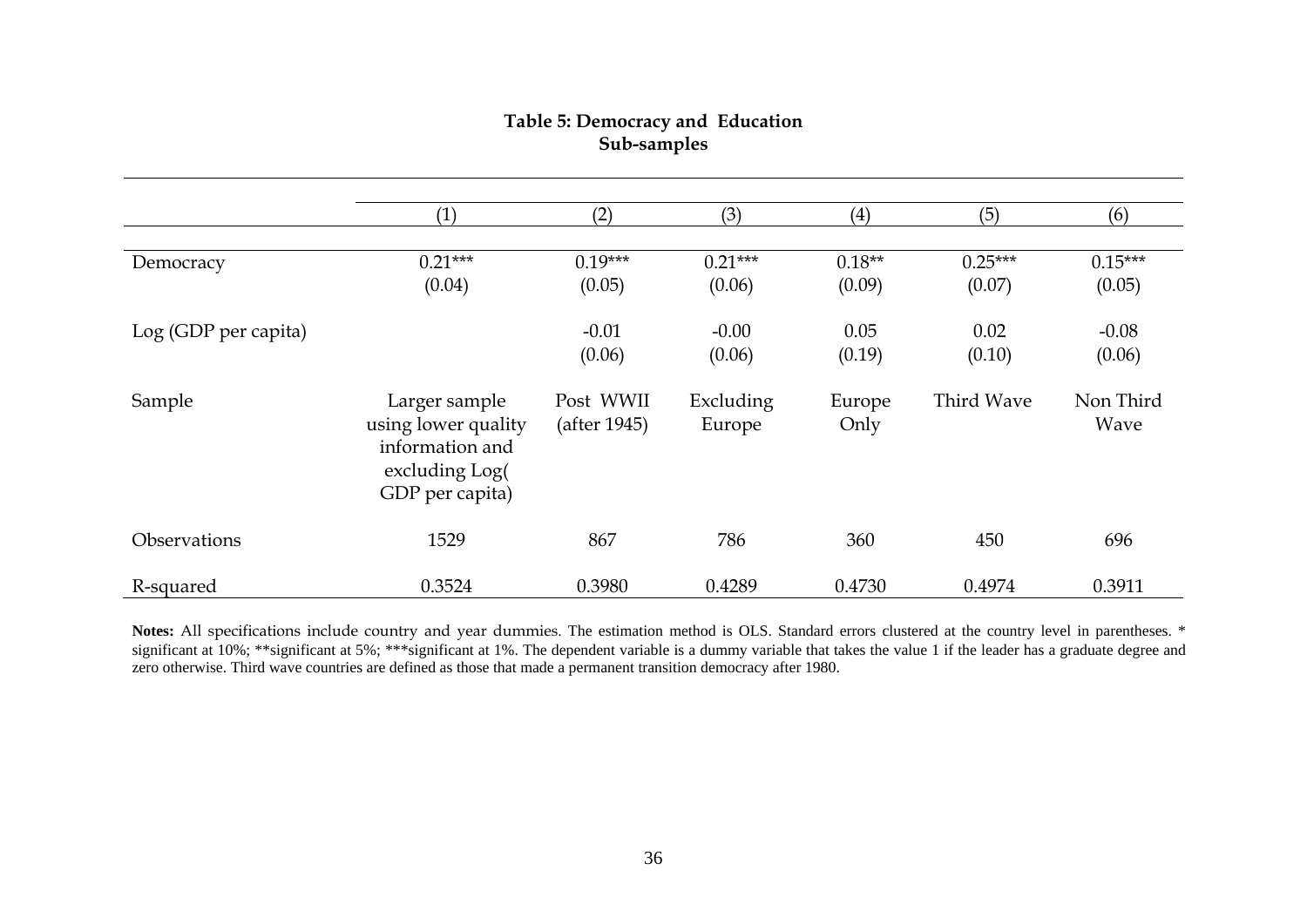## **Table 6: Democracy and Education: Regime Transitions and Method of Entry**

|                      | (1)              | (2)              | (3)              | (4)       | (5)       |  |
|----------------------|------------------|------------------|------------------|-----------|-----------|--|
|                      |                  |                  |                  |           |           |  |
| Democracy            | $0.18***$        | $0.20***$        | $0.24***$        |           | $0.18***$ |  |
|                      | (0.06)           | (0.05)           | (0.05)           |           | (0.04)    |  |
| Log (GDP per capita) | $-0.04$          | $-0.01$          | 0.003            | $-0.01$   | $-0.01$   |  |
|                      | (0.06)           | (0.06)           | (0.05)           | (0.06)    | (0.05)    |  |
| Elected              |                  |                  |                  | $0.19***$ |           |  |
|                      |                  |                  |                  | (0.04)    |           |  |
| Regular Entry        |                  |                  |                  |           | $0.12***$ |  |
|                      |                  |                  |                  |           | (0.04)    |  |
| Sample               | Omitting the 169 | Omitting the 44  | Omitting the 52  | Full      | Full      |  |
|                      | leaders who      | leaders who      | leaders who      |           |           |  |
|                      | come to power    | come to power in | come to power in |           |           |  |
|                      | following a coup | the year of a    | the year of a    |           |           |  |
|                      |                  | transition to    | transition to    |           |           |  |
|                      |                  | autocracy        | democracy        |           |           |  |
| Observations         | 1017             | 1102             | 1094             | 1088      | 1146      |  |
| R-squared            | 0.3961           | 0.3892           | 0.3929           | 0.3698    | 0.3849    |  |

Notes: All specifications include country and year dummies. The estimation method is OLS. Standard errors clustered at the country level in parentheses. \* significant at 10%; \*\*significant at 5%; \*\*\*significant at 1%. The dependent variable is a dummy variable that takes the value 1 if the leader has a graduate degree and zero otherwise.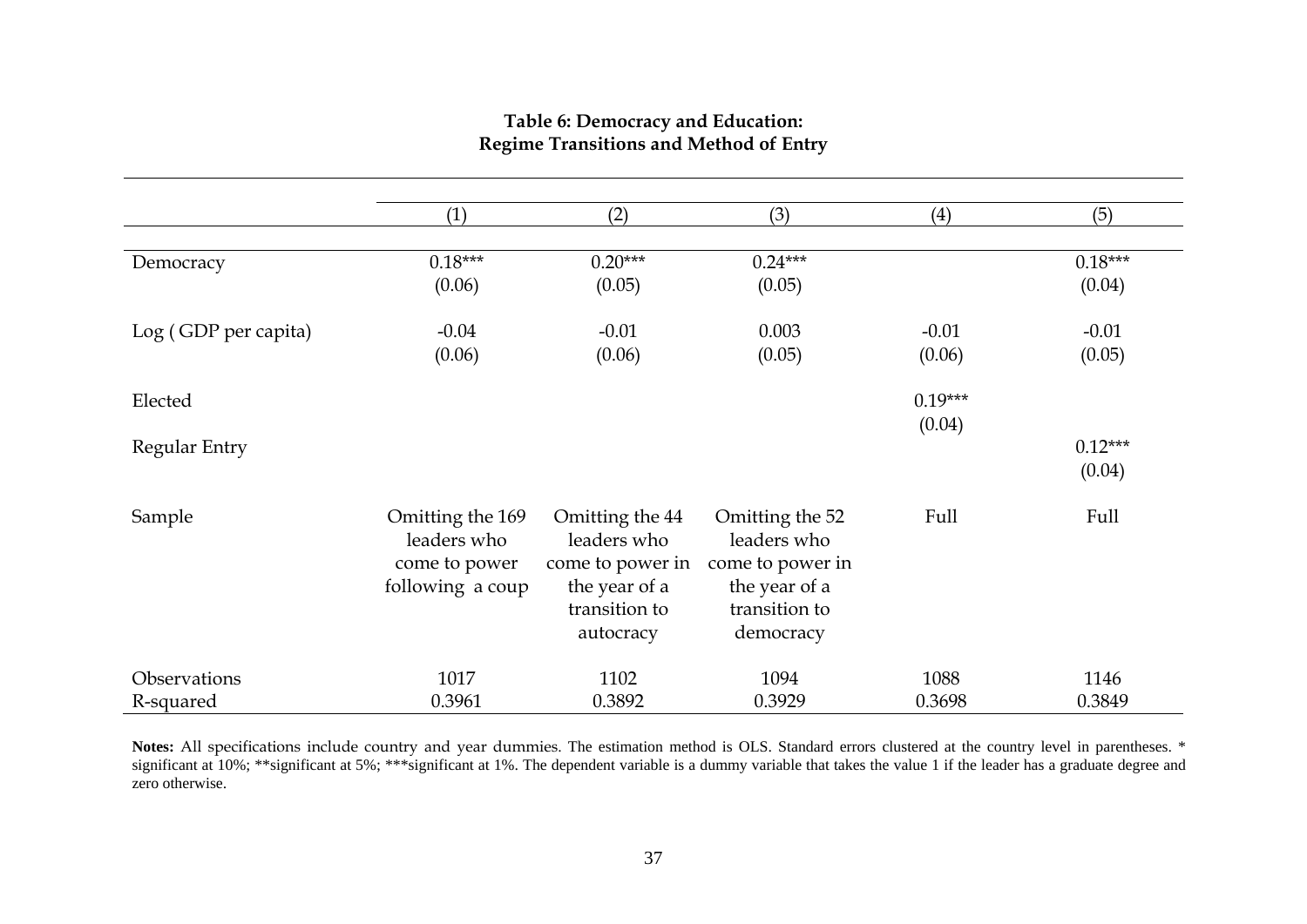

**Figure 1: Average education of Democracies and Autocracies** 

**Average Education of Democracies and Autocracies from 1874 to 2004**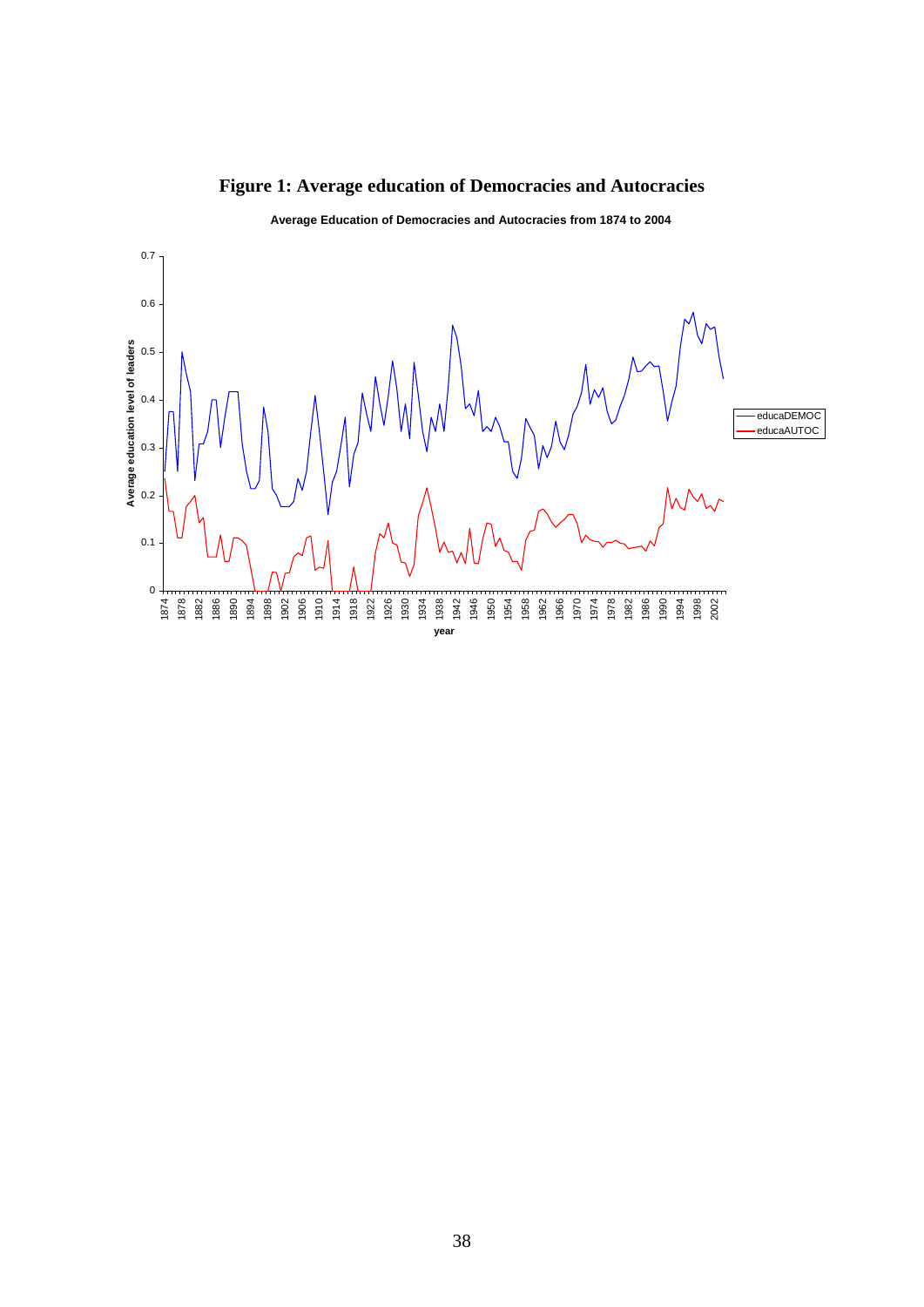

#### **Figure 2: Distribution of occupation of leaders**

**year**

Other  $\Box$ Royalty Civil Servant ■Scientist **Military Professional □** Professor  $\Box$ Lawyer **Business**